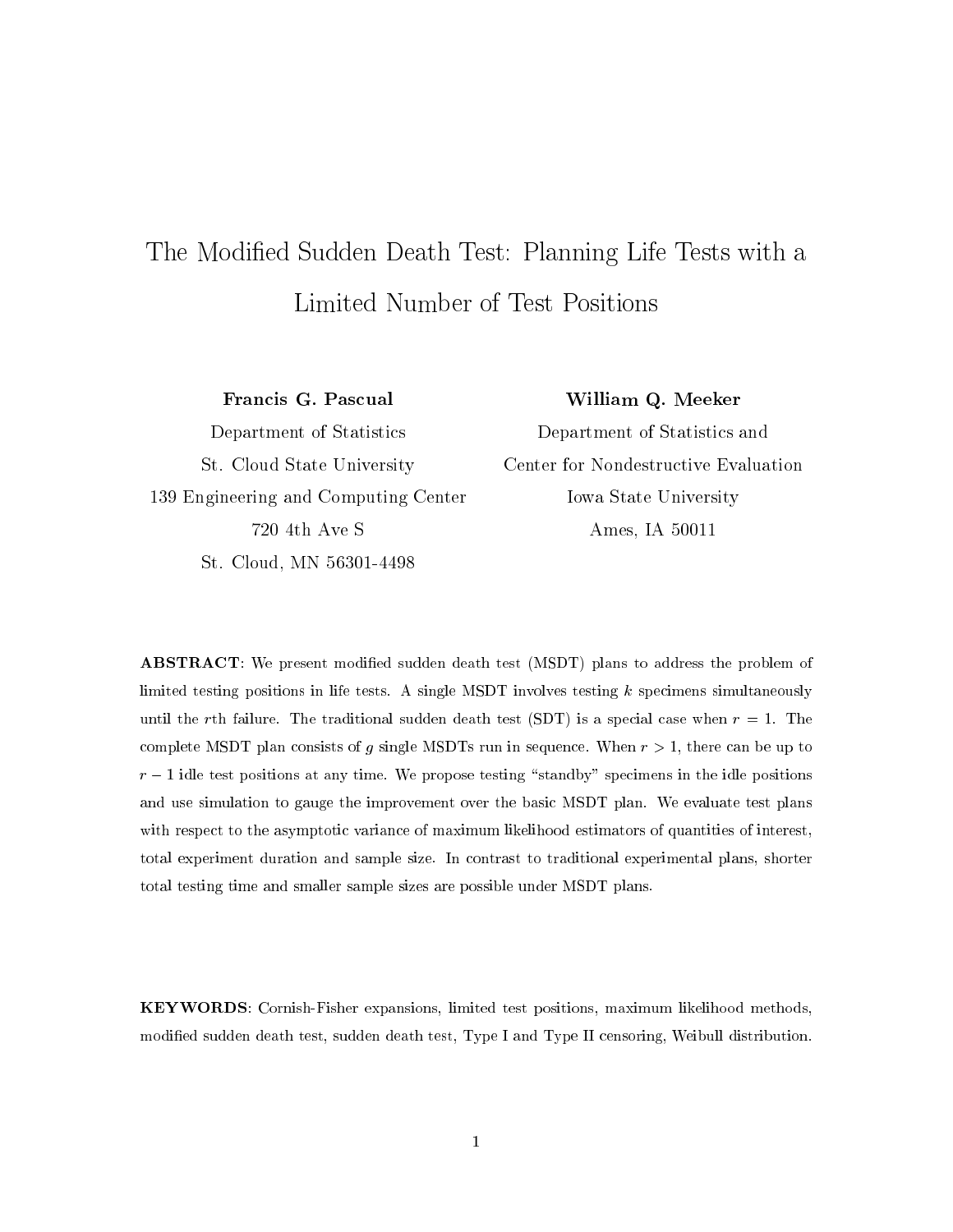## 1 Introduction

## 1.1 Motivation

In fatigue life tests of materials, experimenters are constrained not only by time and the number of test specimens but also by the additional constraint of limited testing positions. The cost of purchasing and maintaining test stands and other equipment limits the number of units that can be tested simultaneously. In fatigue testing shops, for instance, typically only a small number of test machines are available. Laboratory testing of components in an automobile engine requires the use of expensive \test stands." Dynamic testing of rf power devices requires expensive and complicated electronic circuitry to drive each device. When interest centers on the lower part of life distribution, it is unnecessary and even detrimental to accuracy to run all units until failure. In this paper, we study a test procedure addressing these issues, particularly, the issue of a limited number of test positions.

## 1.2 Related Work

Gertsbakh [1] obtains optimal test plans with a limited number of test positions and Type I censoring under an exponential regression model. A complete test plan consists of  $q$  stages of fixed lengths. The sum of these lengths serves as another test constraint. In each stage, devices are immediately restored upon failure and runouts (right-censored observations) occur when the stage duration expires. To evaluate plans, he uses the criterion of minimizing the sum of the asymptotic variances of estimators of the regression model coefficients.

A solution to the problem of limited test positions is the traditional sudden death experiment where  $k$  units are put on test until the first failure. Johnson  $[2]$  discusses how sudden death experiments can signicantly reduce testing time and still yield estimates of Weibull quantiles that are just as precise as when all observations are failures. Kececioglu [3] illustrates how sudden death testing can be used to estimate life distribution quantiles for Weibull distributions. We shall see in the discussions below, however, that the tests designed to stop at the second, third, or some subsequent failure in the group can provide a test that is better than the sudden death test.

Suzuki, Ohtsuka and Ashitate  $[4]$  study test plans that consist of g simultaneous sudden death experiments with  $k$  units. Assuming that fatigue life is distributed Weibull, they investigate plans under different values of  $g$  and  $k$  through maximum likelihood methods. They also incorporate the idea of Type II censoring in the plans as a generalization. That is, they terminate the experiment at the pth sudden death failure. They use a transformed expression for the total test length  $L$  to compare different values of  $q, k$  and  $p$ .

We generalize the concept of a sudden death test (SDT) by considering the modified sudden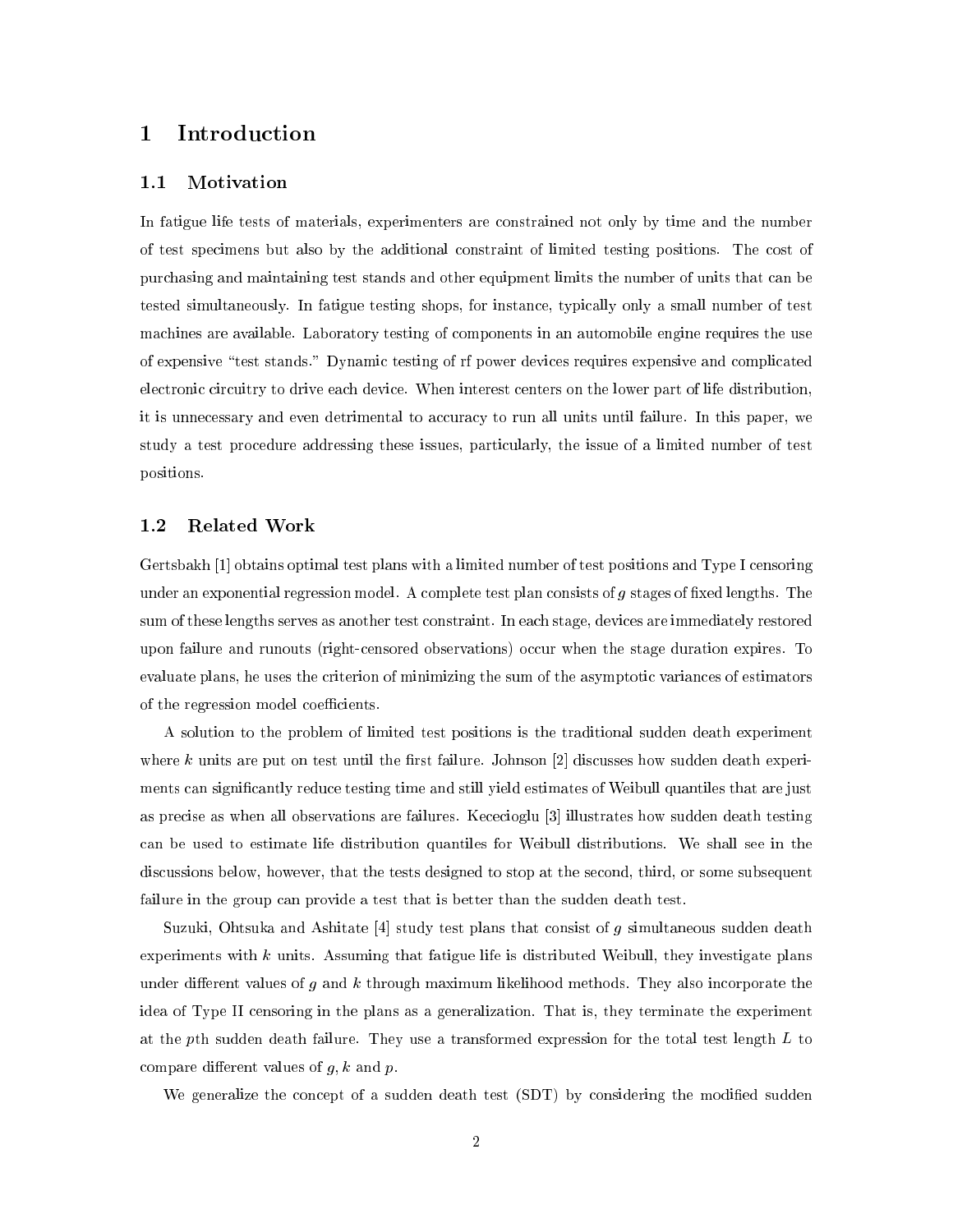death test (MSDT) that tests <sup>k</sup> units until the rth failure. The MSDT includes the SDT as a special case when  $r=1$ . The test plans we consider below consist of running g MSDTs in sequence. We illustrate these test plans by relating them to actual life data sets. We use efficiency, sample size, and total testing time as a set of simple criteria for choosing reasonable test plans.

The modified sudden death test plans discussed below are related to Type II or "failure" censoring where specimens are removed from testing when a certain number has failed. Halperin [5] and Battacharyya [6] show that, under certain regularity conditions, maximum likelihood estimators based on Type II censored data are consistent, asymptotically normally distributed and efficient. Halperin [5] mentions that Type II censoring in destructive tests helps maintain the total monetary loss within budget restrictions. Escobar and Meeker [7] study experimental test plans for accelerated life tests with Type II censored data. They mention that Type II censoring provides more control of the amount of information obtained from the experiment. Escobar and Meeker [8] give an algorithm to compute the variance factors for the Fisher information matrix for the extreme value, normal and logistic distributions with censoring. We use this algorithm to compute large-sample approximate variances for estimators from modied sudden death tests.

## 1.3 Approach

In practice, it is common to test specimens in sequence so that failures are replaced as soon as they occur and nonfailing units are removed after a predetermined length of time (e.g., 100 thousand cycles). We shall refer to this as the traditional experiment and use this as a reference point in studying MSDT plans. For fixed values of k and r, we determine the number  $g$  of modified sudden death tests required to achieve precision similar to that of a traditional experiment. We will measure precision in terms of asymptotic variances of maximum likelihood (ML) estimators of quantiles of the life distribution. We vary the values of g and r in the test plans to study the tradeoffs between sample size, estimation accuracy, and total duration of testing. We investigate situations where MSDT plans provide improvements over the traditional plan.

When  $r > 1$ , there is a maximum of  $r - 1$  idle test positions at any time during testing. As an improvement on the modified sudden death test, we propose the use of "standby" specimens to be tested in idle test positions. We gauge the improvement over the basic modified sudden death test through simulation studies.

The distribution of test length  $L$  under MSDT plans does not have a simple closed form. We approximate quantiles of <sup>L</sup> by Cornish-Fisher expansion approximations which use cumulants of the life distribution. Cornish and Fisher [9] and Fisher and Cornish [10] provide formulas for approximating quantiles of random variables whose cumulants are known. Johnson, Kotz and Balakrishnan [11] provide formulas for the probability density function (pdf ), moments and cumulants of Weibull order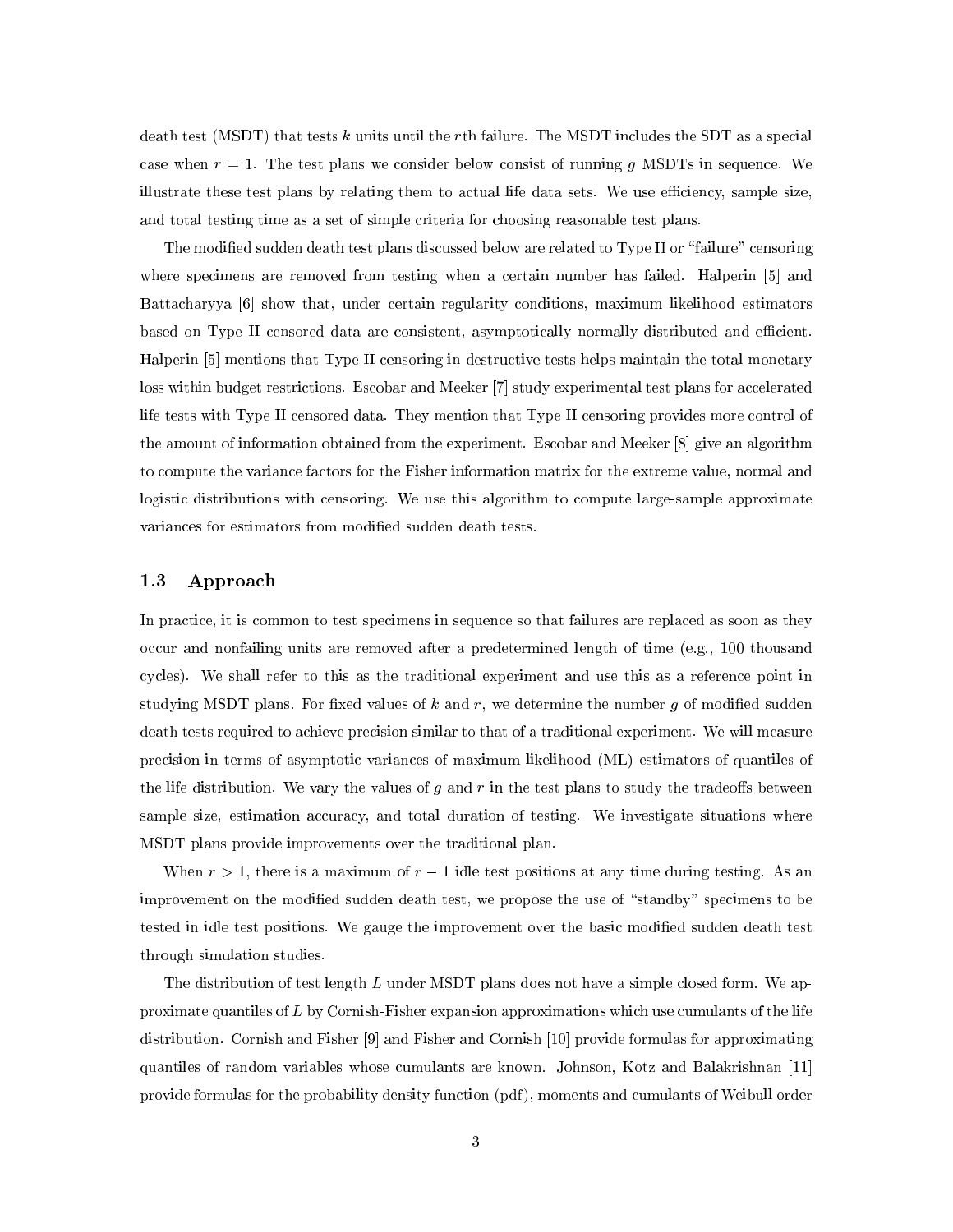statistics.

## 1.4 Overview

Section 2 describes the modified sudden death test and discusses notation and distributional assumptions. Section 4 discusses the distribution of total testing time under an MSDT plan. In Section 5, we present the results of simulation studies to evaluate small-sample properties of MSDT plans. The similarities between small and large-sample properties suggest that large-sample approximations provide a computationally efficient method of comparing MSDT plans. In Section 6, we include standby specimens in MSDT plans to utilize idle test positions and, thus, improve the efficiency of the plans. In Section 7, we apply MSDT plans to practical situations and discuss advantages of using these plans. We evaluate plans in terms of asymptotic and small-sample efficiency of the maximum likelihood estimators, total testing time, and sample size. Section 8 outlines possible areas for further research.

# 2 The Modied Sudden Death Test, Notation and Distributional Assumptions

In traditional tests, specimens are tested in sequence and failures are replaced as soon as they occur. Unfailed units (runouts) are removed after a certain length of time (time or Type I censoring). There is, however, some difficulty in deciding when to take specimens off testing. First, predetermined censoring times do not guarantee enough failures to carry out analysis at a desirable level of accuracy. Second, choosing a Type I censoring time requires knowledge of the life distribution and test results are highly sensitive to the choice. Unless prior knowledge of the life distribution is available or the censoring times are determined dynamically in the progress of the experiment, the above strategy can lead to results that fall short of expectations. Below we study the modied sudden death test (extended Type II censoring) as an alternative to the extended Type I strategy in traditional tests. We also specify the scope of the problem and introduce notation that we will be using henceforth.

A single MSDT involves testing <sup>k</sup> specimens simultaneously until the rth failure occurs at which time all remaining specimens are removed. This results in r failures and  $k - r$  runouts. The traditional SDT is a special case when  $r = 1$ . The complete MSDT, proposed here, consists of running g single MSDTs in sequence. Thus, the test has a total of gr failures and  $g k - gr$  runouts out of gk specimens. We will use the notation  $\text{MSDT}(g, k, r)$  to denote this experiment. A single MSDT corresponds to  $\text{MSDT}(1, k, r)$ .

The special case MSDT $(1, k, r)$  is known as Type II or "failure" censoring in the literature. In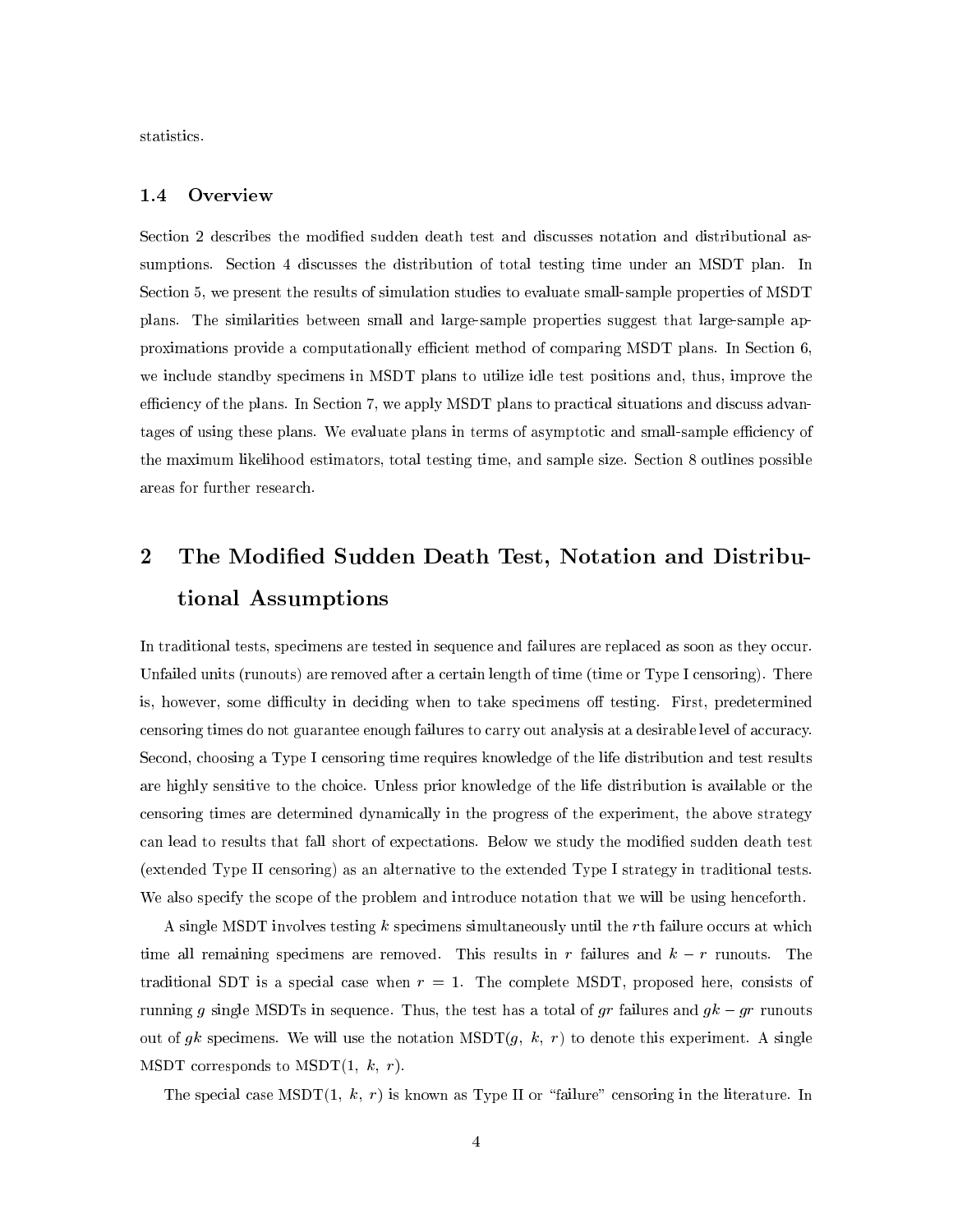Type II censoring, testing is terminated when a certain number of specimens on test has failed. In general, an MSDT $(g, k, r)$  can be viewed as a sequence of Type II censored life tests. Thus, the properties of estimators from MSDTs follow from those of Type II censored life tests.

We use the following approach to study the performance of  $\text{MSDT}(g, k, r)$  plans under different values of  $g, k$  and r. Suppose we are interested in estimating the q quantile of life distribution where a model set of experimental conditions. Let  $\mathcal{L}_{ij}$  be the single matrix in the ith single MSDT  $\equiv$ for  $i = 1, \ldots, g$  and  $j = 1, \ldots, \kappa$ . Assume that  $I_{ij}, i = 1, \ldots, g, j = 1, \ldots, \kappa$  are identically and independently distributed Weibull with scale and shape parameters  $\alpha$  and  $\beta$ , respectively, where  $\alpha, \nu > 0$ . The probability density and cumulative distribution functions of  $T_{ij}$  are given by

$$
f_Y(y) = \beta \left(\frac{y}{\alpha}\right)^{\beta - 1} \exp\left[-\left(\frac{y}{\alpha}\right)^{\beta}\right], y \ge 0,
$$

and

$$
F_Y(y) = 1 - \exp\left[-\left(\frac{y}{\alpha}\right)^{\beta}\right], \ y \ge 0,
$$

respectively. For the discussions that follow, we will assume, without loss of generality, that  $\alpha = 1$ since the desired scale is achieved by multiplying the appropriate presence to multiplying  $\{f\}$  .

# 3 The Asymptotic Variance of the Maximum Likelihood Estimator of Population Quantiles

Suppose that the objective of the life test is to estimate the  $q$  quantile of  $y$  , where  $\ell$  $y_{ij}$  be the q quantile of  $\mathcal{L}_{ij}$  and  $y_{ij}$  be its ML estimator. The asymptotic variance of log(y) is given in by the equation

$$
g k \beta^2 \text{AVar}(\log \hat{y}_q) = \frac{1}{f_{11} f_{22} - f_{12}^2} \{ f_{22} + f_{11} [\log(-\log(1-q))]^2 - 2 f_{12} [\log(-\log(1-q))] \} \tag{1}
$$

where

$$
gk\beta^2\left[\begin{array}{cc} f_{11} & f_{12} \\ f_{12} & f_{22} \end{array}\right]
$$

is the Fisher information matrix under  $\text{MSDT}(g, k, r)$  and log denotes natural logarithm. Escobar and Meeker [8] give numerical algorithms to compute the  $f_{ii}$ 's. The right hand side of (1) depends on the proportion failing p through the  $f_{ij}$ . For MSDT plans,  $p = r/k$ . Figure 1 plots  $g k \beta^2 A \text{Var}(\log \hat{y}_q)$ versus q for different values of p. Our results will show that a general rule of thumb in selecting a "good" MSDT plan is to choose the smallest r so that  $r/k$  is at least q and, if possible, as large as 2q.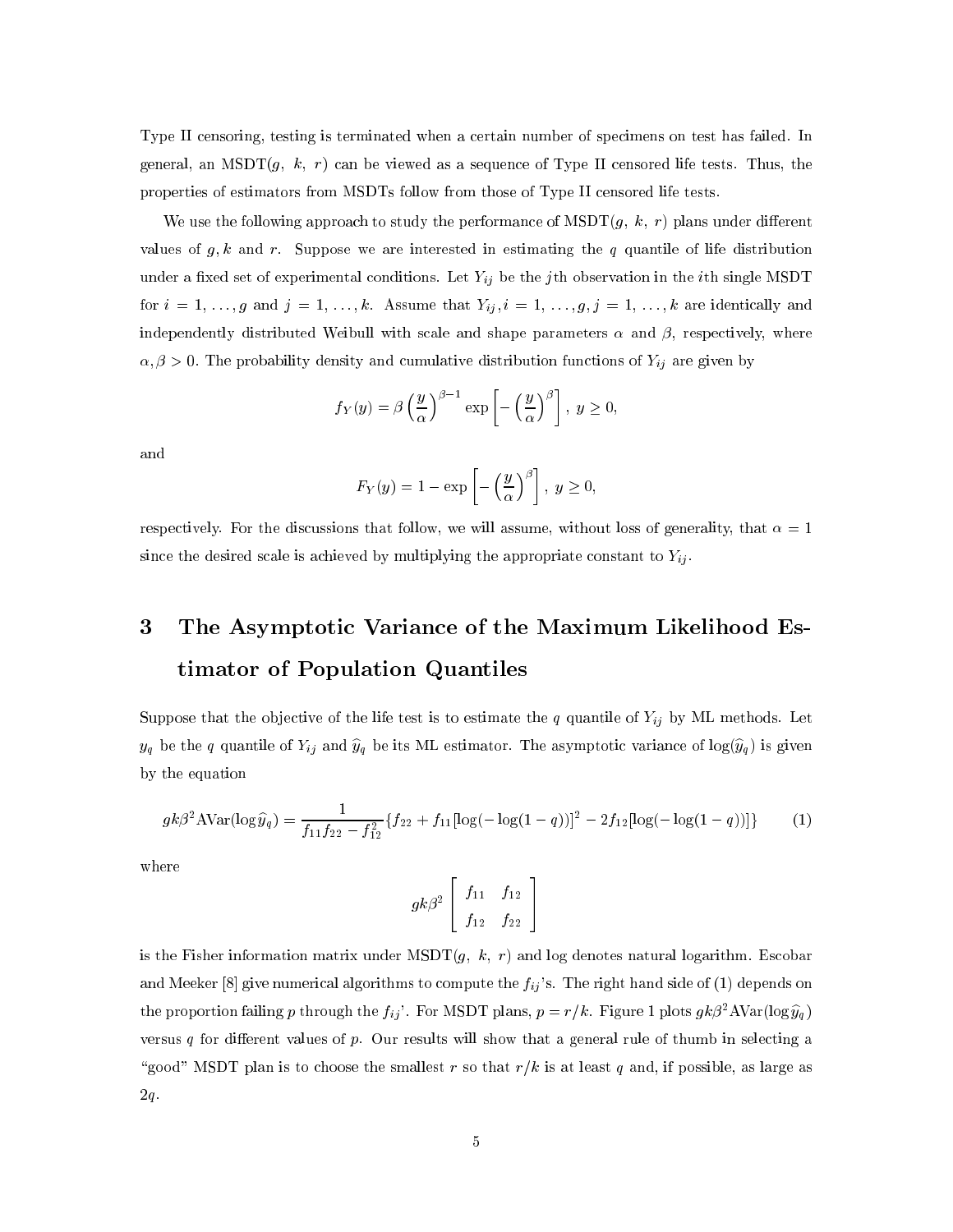

Figure 1: Plot of Variance Factor versus <sup>q</sup> for the ML Estimators log(ybq )

# 4 Total Testing Time  $L$  under  $\mathrm{MSDT}(g,\;k,\;r)$

This section describes the distribution of total testing time L under the MSDT $(g, k, r)$  plan. We give expressions for  $L$  in terms of the sample data and formulas for its mean and variance. We obtain approximations of the quantiles of <sup>L</sup> by Cornish-Fisher expansions.

Let  $Y_{i(r)}$  denote the rth order statistic of  $Y_{i1}, \ldots, Y_{ik}$  for  $i = 1, 2, \ldots, g$ . Johnson et al. [11] provide formulas for the pdf and moments of Weibull order statistics. The sth moment of  $Y_{i(r)}$  is given by

$$
m_{s(r)} \equiv \mathbb{E}[Y_{i(r)}^s] = \left(1 + \frac{s}{\beta}\right) \sum_{j=0}^{r-1} \frac{(-1)^j \binom{r-1}{j}}{(k-r+j+1)^{1+\frac{s}{\beta}}}.
$$
 (2)

The mean and variance of  $Y_{i(r)}$  are given by

$$
\mu_{(r)} = m_{1(r)} \tag{3}
$$

and

$$
\sigma_{(r)}^2 = m_{2(r)} - [m_{1(r)}]^2,\tag{4}
$$

respectively.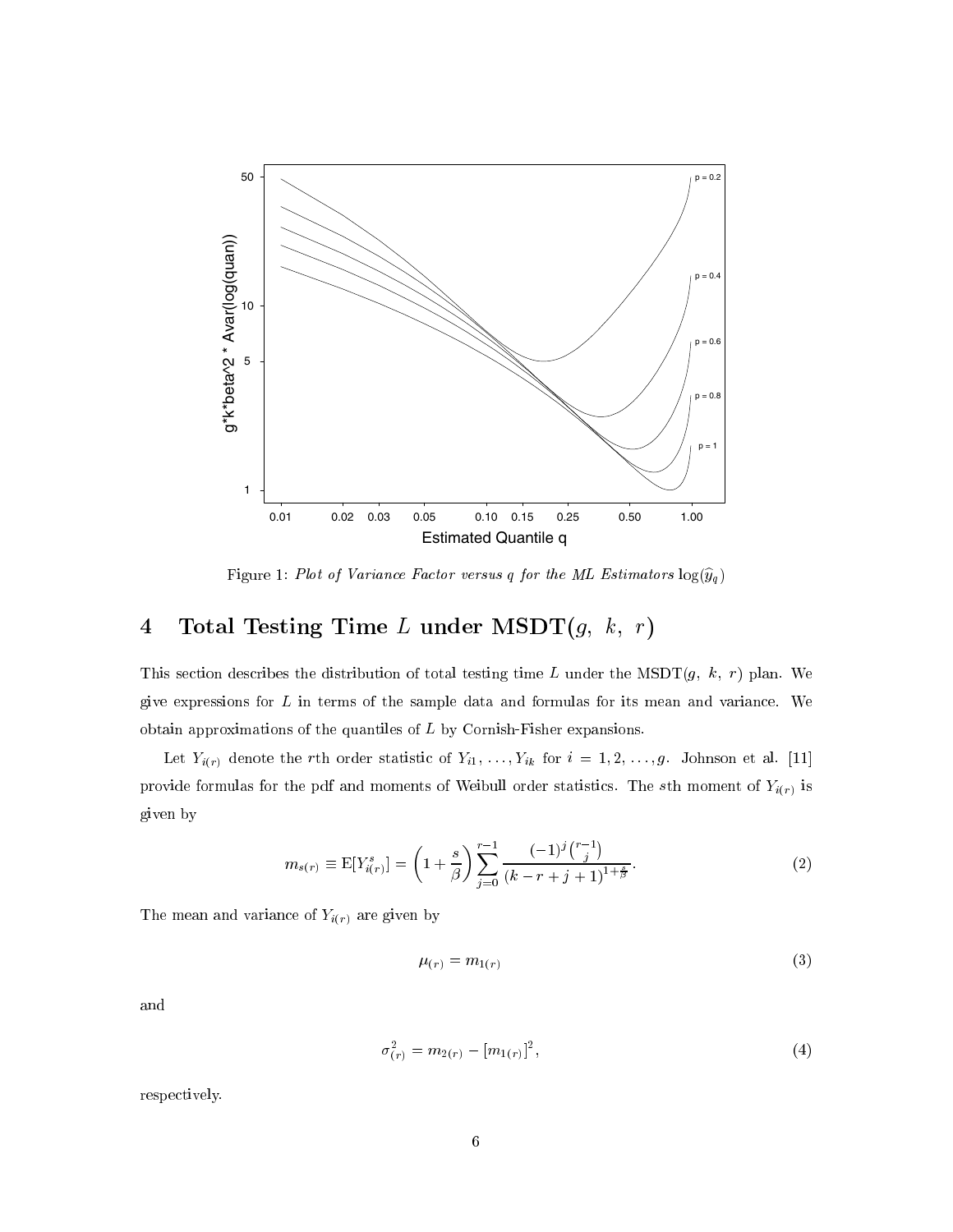The total length L of  $\text{MSDT}(g, k, r)$  can be written as

$$
L = \sum_{i=1}^{g} Y_{i(r)}.
$$

The mean and variance of L are  $\mu_L = g\mu_{(r)}$  and  $\sigma_L = g\sigma_{(r)}$ , respectively.

Under the MSDT $(g, k, r)$  plan, the distribution of L does not have a simple form. We approximate the quantiles of L by Cornish-Fisher expansions which use the cumulants of L. Let  $L'$  be the standardized version of L, that is,  $L\equiv (L-\mu_L)/\sigma_L$ . Let  $\{\zeta_i\}_{i=1}^{\infty}$  be the cumulants of L . It can be shown that

$$
\xi_1 = 0
$$
  
\n
$$
\xi_2 = 1
$$
  
\n
$$
\xi_3 = \frac{g}{\sigma_{(r)}^3} [m_{3(r)} - 3m_{1(r)}m_{2(r)} + 2m_{1(r)}^3]
$$
  
\n
$$
\xi_4 = \frac{g}{\sigma_{(r)}^4} [m_{4(r)} - 4m_{1(r)}m_{3(r)} - 3m_{2(r)}^2 + 12m_{1(r)}^2m_{2(r)} - 6m_{1(r)}^4]
$$

Let  $L_q$  and  $z_q$  denote, respectively, the  $q$  quantiles of  $L$  and a standard normal random variable. A Cornish-Fisher expansion approximation of  $L_q$  is given by

$$
L'_q \doteq z_q + \frac{1}{6} \xi_3 (z_q^2 - 1) + \frac{1}{24} \xi_4 (z_q^3 - 3z_q) - \frac{1}{36} \xi_3^2 (2z_q^3 - 5z_q). \tag{5}
$$

Cornish and Fisher [9] and Fisher and Cornish [10] provide the derivation of this approximation. An approximation for  $L_q$ , the q quantile of L, is  $L_q = \mu_L + \sigma_L L'_q$ . This provides a more computationally efficient method of obtaining quantiles than simulation.

# 5 Simulation Studies to Evaluate MSDT $(g, k, r)$  Plans under the Weibull Distribution

This section uses simulation to present a broader study of small-sample behavior of the ML estimators of quantiles under MSDT plans. The results here also justify the use of asymptotic variance as a computationally efficient tool for comparing MSDT designs.

For the simulation study below, we use the Weibull scale  $\alpha = 19.59$  and shape  $\beta = 2.35$  (from the laminate panel example below) as planning values. We are interested in the MSDT(10, 5,  $r$ ) plans for estimating the q quantile of the life distribution. In one simulation replication, we draw 10 random samples of size 5 from the Weibull distribution and obtain the corresponding observations (failures/runouts) under MSDT(10, 5, r) for  $r = 1, \ldots, 5$ . For each r, we compute the ML estimate of log(yq ) where yq is the q quantile. We repeat this procedure 4000 times. We use the variance of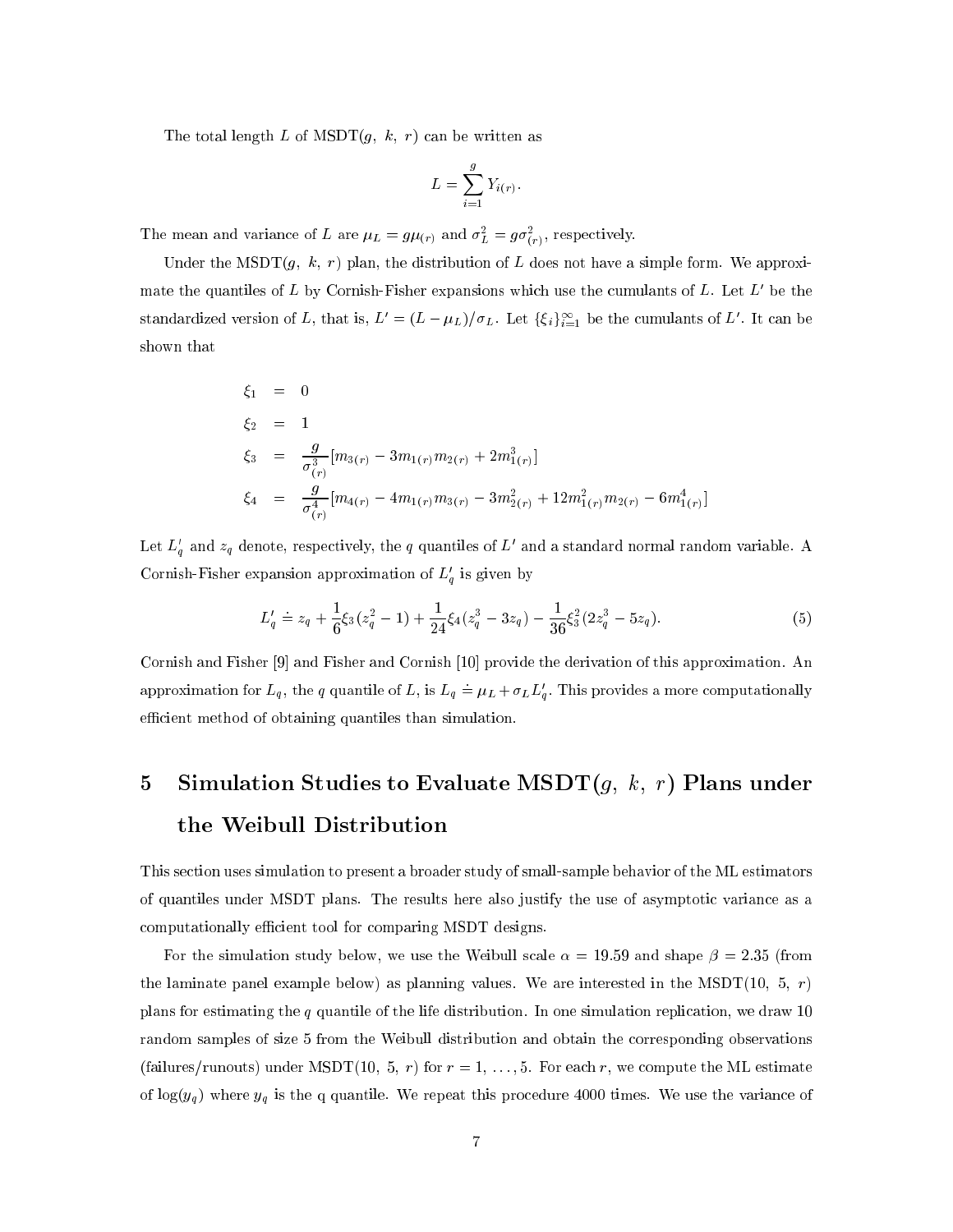the 4000 estimates to compare plans and gauge the improvement that larger values of  $r$  have over smaller ones. For purposes of consistency and comparisons, our approach here parallels that used to construct Figure 1.

Under the plan MSDT(10, 5, r), there are 50 specimens tested yielding 10r failures and  $10(k-r)$ runouts. Table 1 gives the mean L, standard deviation L and quantiles of length <sup>L</sup> of testing using formulas in Section 4. Fatigue life is given in millions of cycles.

Table 1: Quantiles, Mean and Standard Deviation of Test Length under the Plans  $MSDT(10, 5, r)$ for  $r = 1, \ldots, 5$ 

| Plan                              | $L_{05}$ $L_{50}$ $L_{95}$ $\mu_L$ $\sigma_L$ |     |      |
|-----------------------------------|-----------------------------------------------|-----|------|
| $MSDT(10, 5, 1)$ 67 87 109 88 13  |                                               |     |      |
| MSDT(10, 5, 2) 110 131 153 131 13 |                                               |     |      |
| MSDT(10, 5, 3) 147 169 192 169 14 |                                               |     |      |
| MSDT(10, 5, 4) 186 210 236 211    |                                               |     | - 15 |
| $MSDT(10, 5, 5)$ 239 269 301      |                                               | 269 | -19  |

Figure 2 gives a plot of the simulated values of  $g\kappa\rho$  var(log  $y_a$ ) versus q for MSDT(10; 5, r) plans with  $r = 1, \ldots, 5$ . The similarity between Figures 1 and 2 suggests that the asymptotic variance of ML estimators provides an adequate guideline for comparing MSDT plans.

Figure 2 shows that the sudden death  $(r = 1)$  plan does not perform as well as the alternative plans, although it competes well for  $q$  quantiles for  $q$  in the vicinity of 0.10 to 0.20. As expected, larger values of  $r$  are necessary to estimate larger quantiles with improved precision. The intuitive rule of choosing the smallest r so that the proportion failing  $r/5$  exceeds the value q of interest is illustrated in Figure 2.

Based on precision and length of testing,  $MSDT(10, 5, 2)$  and  $MSDT(10, 5, 3)$  plans are reasonable. They are competitive with the other plans, particularly if interest is in lower quantiles, as is often the case in actual applications.

## 6 Improving the Efficiency of the MSDT Plans

When failures occur under the MSDT $(g, k, r)$  plan, the corresponding test positions are idle until the rth failure. In general, when  $r>1$ , there are at most  $r-1$  idle test positions at any given time during testing. This causes some inefficiency.

To improve the efficiency of MSDT plans we consider testing "standby" specimens in test positions when they become vacant. At the start of the experiment, we divide specimens into two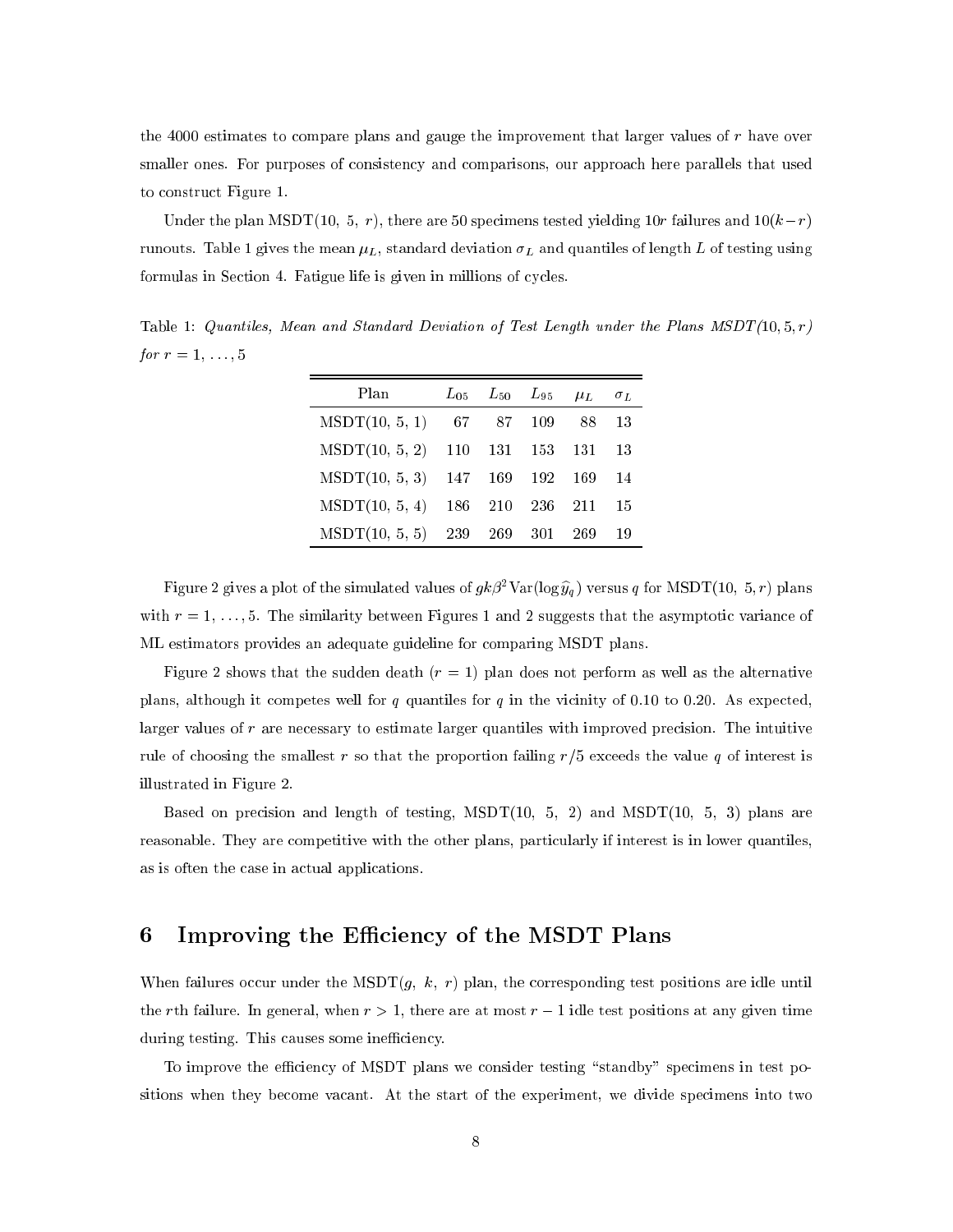

Figure 2: Plot of Variance Expression Versus <sup>q</sup> for Simulated ML Estimates of log(yq ) under the *Plans MSDT*(10, 5, *r*) for  $r = 1, ..., 5$ 

groups. Group 1 consists of the  $g_k$  units to be tested under MSDT $(g, k, r)$  and Group 2, a number of units called "standbys" to be tested in idle positions. We propose the following procedure to test the standby units.

- When a failure (not the rth) occurs, take a standby specimen from Group 2 and test it until it fails or until the rth failure from the original set of specimens occurs.
- If a standby fails before the rth failure, replace it with another standby specimen.
- When the rth failure occurs, remove all units including standbys and test a fresh batch of  $k$ specimens from Group 1.
- Nonfailing standby specimens will continue to be tested in the same test stands in which they were first tested, as soon as their stands become idle again. Each standby specimen will be tested until a specified amount of running time (or number of cycles)  $t_{q_c}$ .
- The experiment ends when the rth failure occurs in the gth batch.

The sample size and the number of failures are random under this procedure. On the other hand, the improved plan yields  $g(k - r) + r - 1$  runouts. The distribution of test length L remains the same as before because the standbys are tested without adding testing time to the original plan.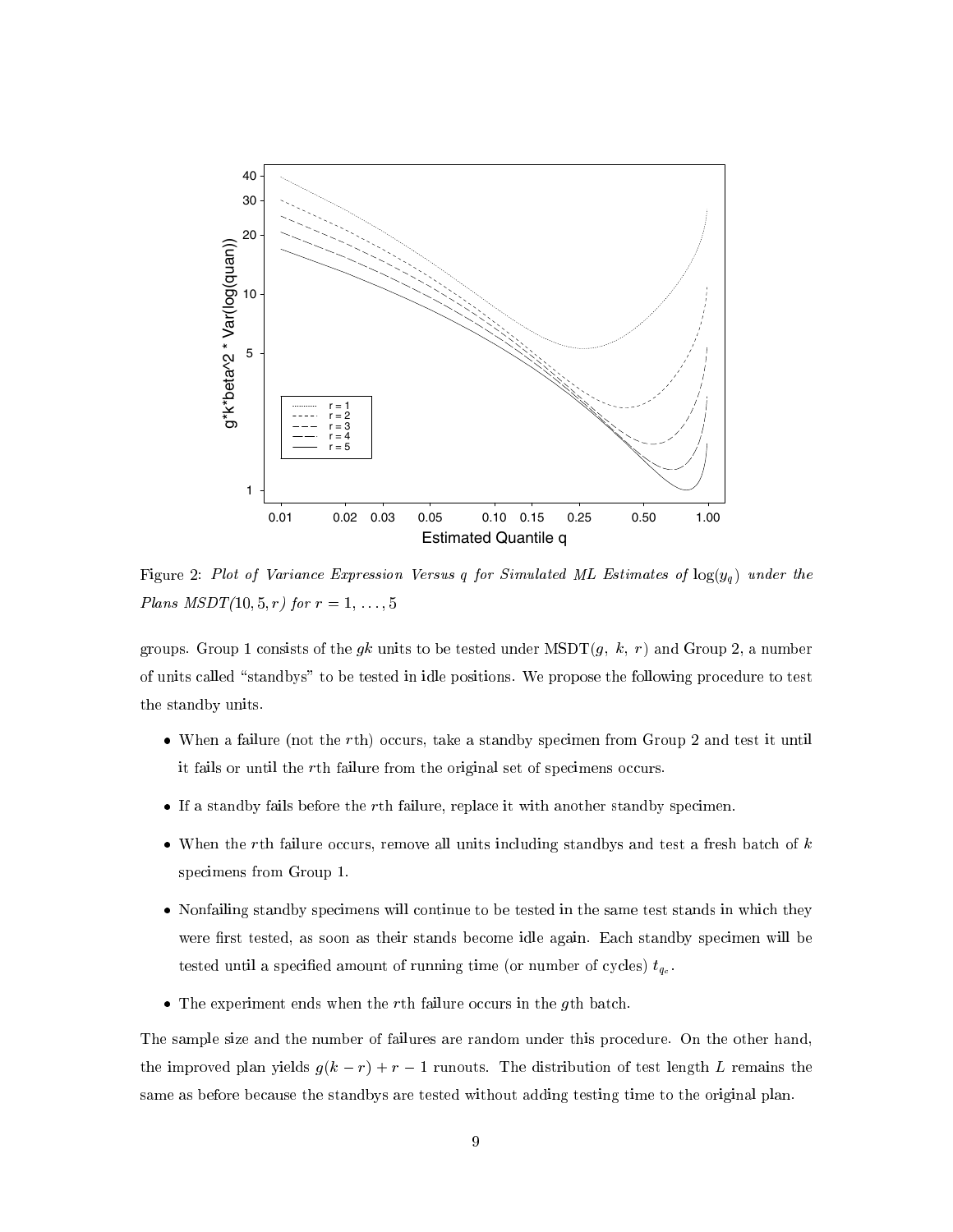Constants censoring standard  $\mu$  at the  $q_{c}$  quantizers  $q_{c}$  of the life distribution for distribution for  $q_{c}$  . We use IMSDT $(g, k, r, q_c)$  to denote the improved experimental plan that combines MSDT $(g, k, r)$ and standbys censored at  $t_{q_c}$ . Note that IMSDT $(g, k, r, 0)$  is equivalent to MSDT $(g, k, r)$  and IMSDT $(g, k, r, 1)$  is an experimental plan in which standbys are not censored at all except at the gth (last) batch in the test. Figure 3 illustrates a possible experimental scenario under the plan IMSDT(g) r = 3, r = 3, qu = 1.



 $\mathbf{F}$  is the experimental Scenario under Integral  $\mathbf{F}(g)$ ,  $\mathbf{v} = \mathbf{S}(g)$ 

Recall the simulated tests in the previous section for the MSDT(10, 5,  $r$ ) plans. We use a similar simulation to evaluate the improvements provided by IMSDT(10, 5,  $r$ ,  $q_c$ ) over MSDT(10, 5,  $r$ ) for qc = 0:40; <sup>0</sup>:60; 0:80; 1. For this purpose, we use the Weibull planning values = 1 and  = 2:35, and assume that specimen replacement is instantaneous. To measure the improvement, we compute the percent decrease in the variance of the ML estimate of log(yq ) for each rrelative to the MSDT plan.

Table 2 gives information on mean sample sizes n and mean proportions failing pf under IMSDT(10, 5, r,  $q_c$ ) for  $r = 2, 3, 4, 5$  based on simulation. The first row of the table corresponds to  $MSDT(10, 5, r)$ .

Figure 4 gives a plot of the percent decrease in the variance of the ML estimates under IMSDT(10, 5, 2,  $q_c$ ). Figure 5 is an analogous plot for IMSDT(10, 5, 5,  $q_c$ ). The figures indicate greater improvements for larger values of  $r$ , as expected. For these values of  $r$ , there are more idle positions in which to test standby specimens. For instance, Table 2 shows that there are 26 to 37 more specimens tested under IMSDT(10, 5, 5,  $q_c$ ) than under IMSDT(10, 5, 2,  $q_c$ ). If testing time and availability and cost of specimens are not restrictive, the plan IMSDT(10, 5, r,  $q_c$ ) for large r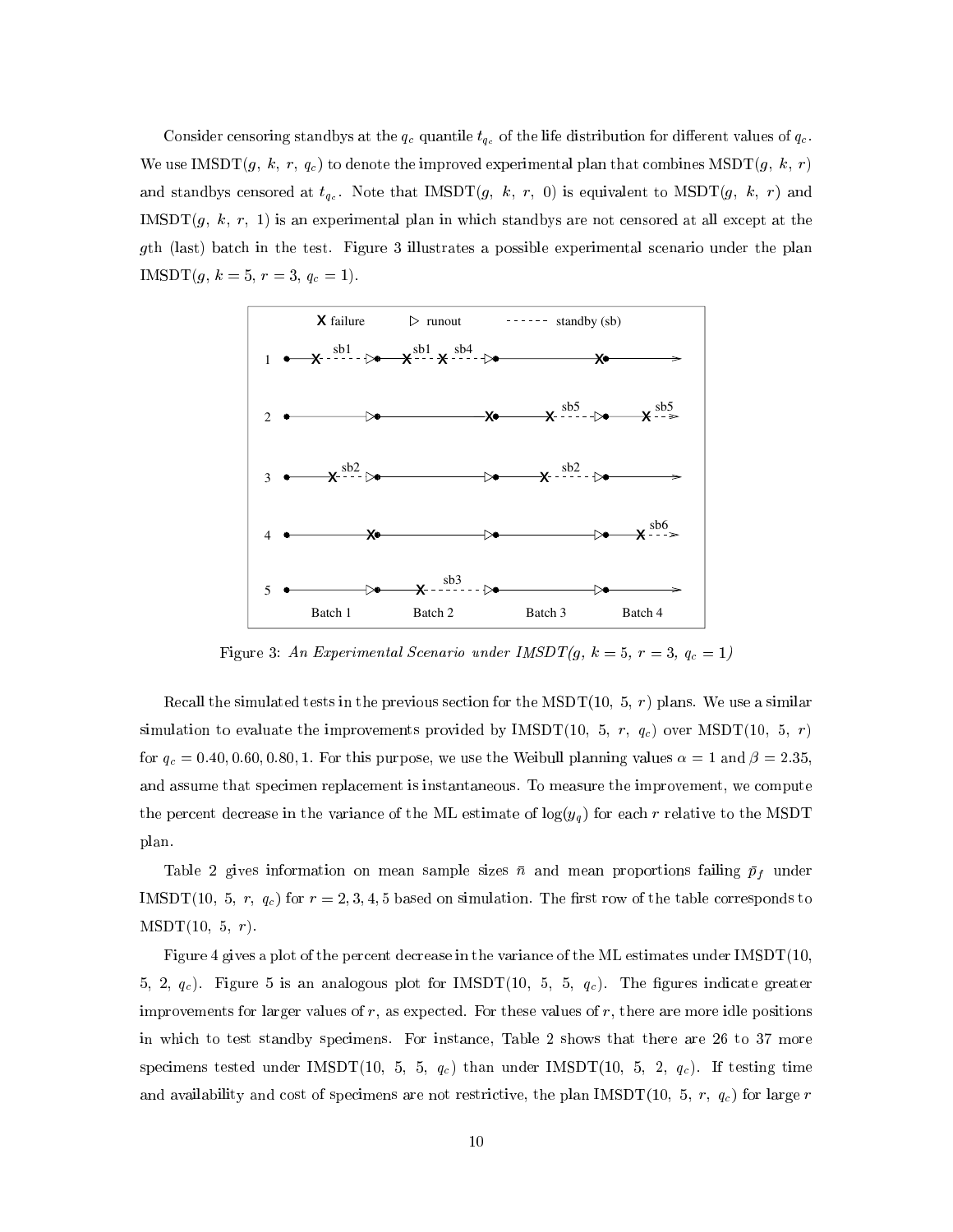|               |           | $r=2$ |           | $r=3$       |       |           | $r=4$       |  |           | $r=5$ |  |  |
|---------------|-----------|-------|-----------|-------------|-------|-----------|-------------|--|-----------|-------|--|--|
| $q_c$         | $\bar{n}$ | $p_f$ | $\bar{n}$ | $\bar{p}_f$ |       | $\bar{n}$ | $\bar{p}_f$ |  | $\bar{n}$ | $p_f$ |  |  |
| $0.00$ (MSDT) | 50.00     | 0.40  | 50.00     | 0.60        |       | 50.00     | 0.80        |  | 50.00     | 1.00  |  |  |
| 0.40          | 53.95     | 0.39  | 60.42     | 0.56        |       | 70.63     | -0.67       |  | 89.57     | 0.72  |  |  |
| 0.60          | 53.47     | 0.40  | 59.12     | 0.58        |       | 68.06     | 0.73        |  | 84.40     | 0.81  |  |  |
| 0.80          | 53.27     | 0.41  | 58.47     | 0.60        | 66.58 |           | 0.77        |  | 81.52     | 0.89  |  |  |
| 1.00          | 53.11     | 0.42  | 58.09     | 0.62        | 65.83 |           | 0.80        |  | 79.94     | 0.95  |  |  |

Lable 2. Average Sample Sizes n and Proportions Failing  $p_f$  ander the Plans IMSD  $T(10, 5, 7, q_c)$  for  $r = 1, \ldots, 9$  and  $q_c = 0.40, 0.00, 0.80, 1$ 

provides the best results.

For the example above, when test specimens are inexpensive and testing standby units is con venient, useful gains in emerging are possible. Figures 1 and 5 show that  $q_c = 1$  is generally a good choice for estimating low and high quantiles. For intermediate quantiles, other choices for  $q_c$ are better. For larger variable of r, qc = 0:40 is a competitive alternative to qc = 1. When r= 5, S, S, S, S, censoring standbys at the 0:40 quantile is best for estimating quantiles below the 0.75 quantile.

The results here do not take anything away from the practicality of MSDT plans with small values of  $r$ . If time is constrained and if experimental units are expensive, small values of  $r$  provide appropriate plans for estimating small quantiles. When  $r$  is small, investing in standbys may not yield worthwhile dividends in terms of improved estimation precision because test stand idle times are short and standbys will not increase sample size signicantly. MSDT plans in this case are adequate.

We saw above that IMSDT improvements over MSDT vary with the choice of quantile at which to censor standbys. To optimize the use of standbys in testing, one must have good distribution planning values because quantiles depend heavily on these values. If there is a high degree of uncertainty in one's planning values, choosing  $q_c = 1$  is, in general, a conservative strategy to follow.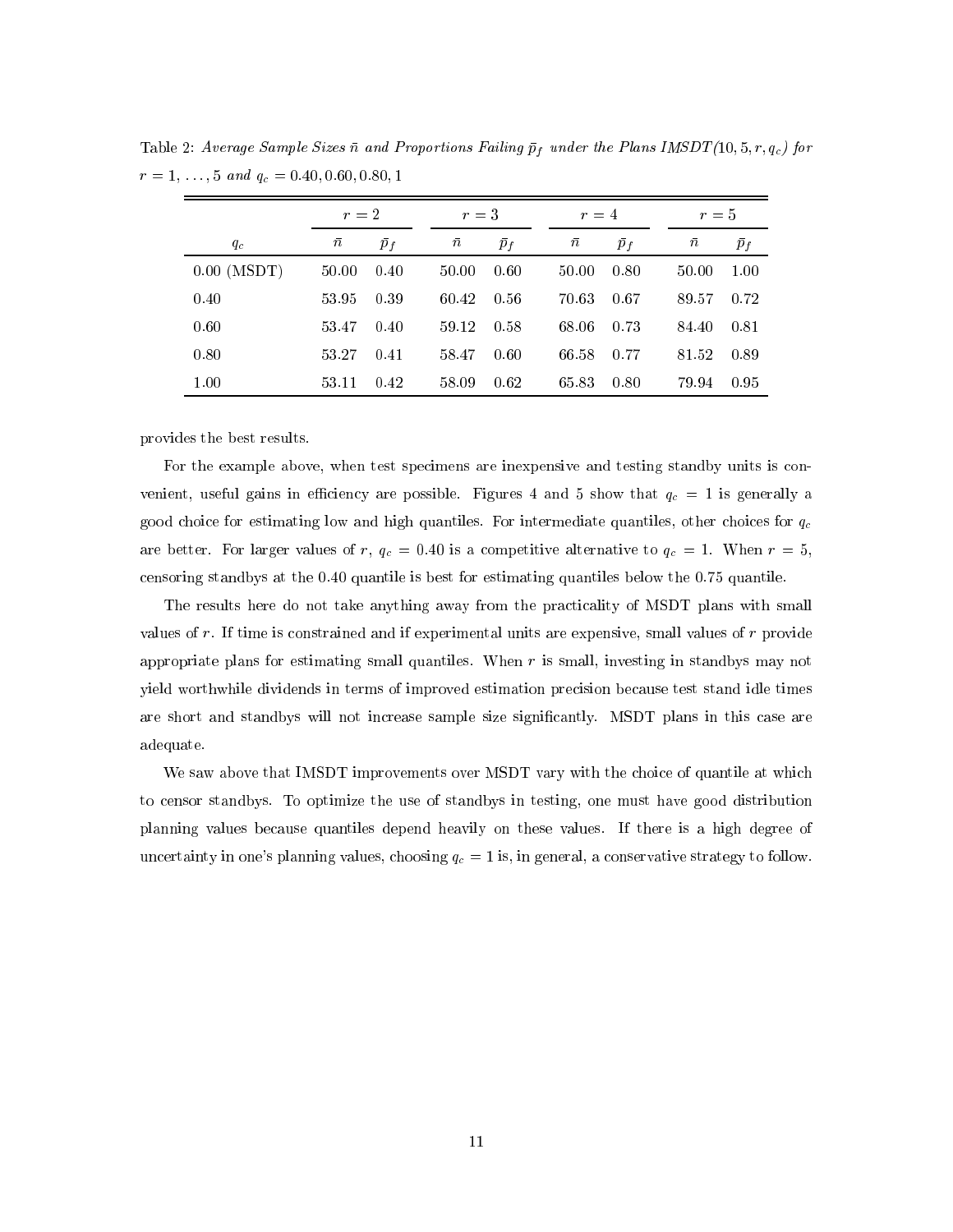

Figure 4:Plot of Percent Decrease in the Variance of ML Estimates of log(yq ) under the Plan  $IMSDT(10, 5, 2, q_c)$ 



Figure 5: Plot of Variance Expression versus <sup>q</sup> for ML Estimates of log(yq ) under the Plan  $I_{I}$ M $D$  $I$  (10, 0, 0,  $q_c$ ) for  $q_c = 0.40, 0.00, 0.80, 1$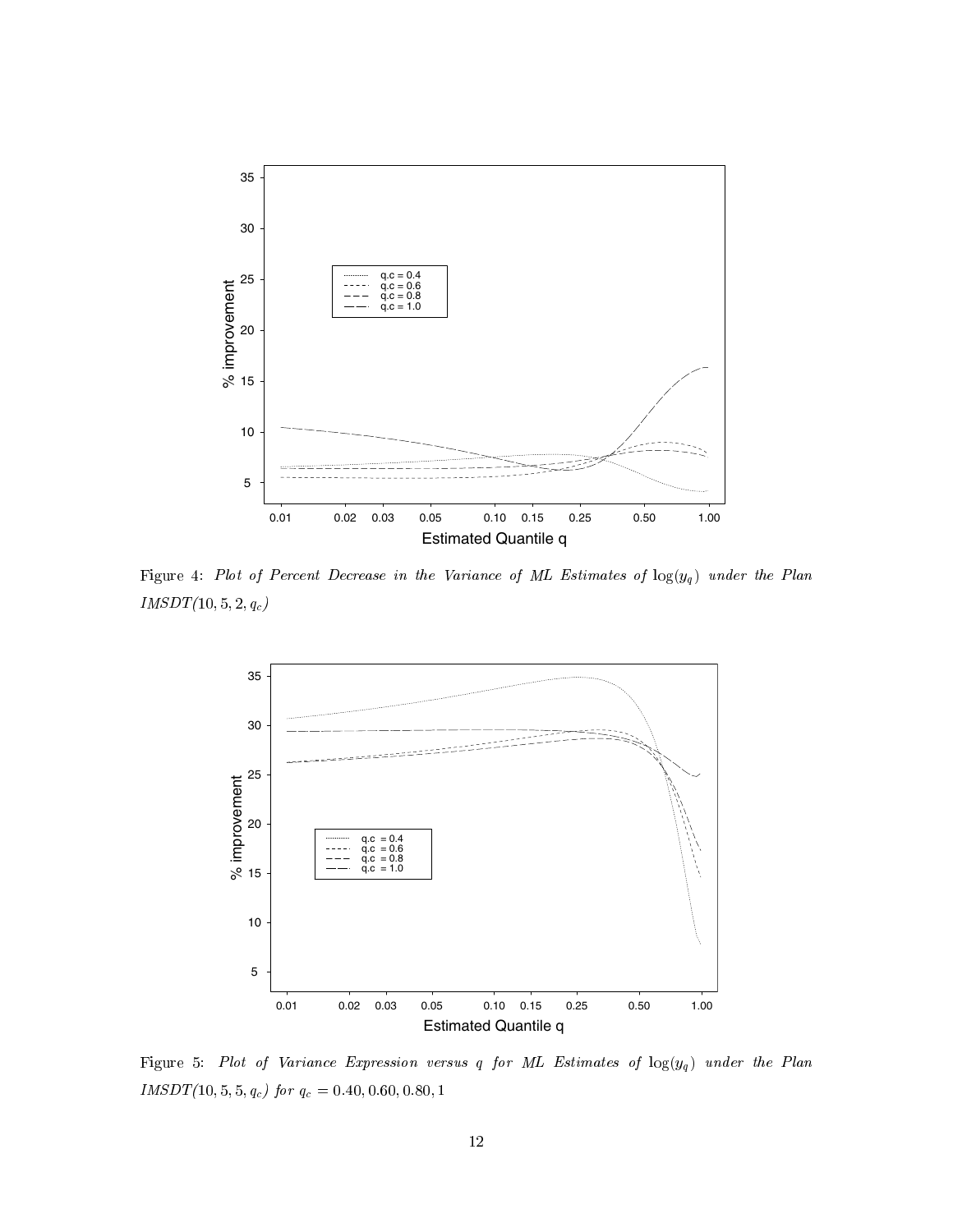# 7 MSDT and IMSDT Plans to Estimate the  $q$  Quantile of Life Distribution

Below we study the MSDT $(g, k, r)$  and IMSDT $(g, k, r, q_c)$  plans in several situations chosen to correspond with actual applications. We relate these test plans to actual life test data sets assuming a particular number of test positions. We determine the values of  $g$  so that the MSDT plans achieve about the same precision as the actual life test as measured by asymptotic variance of ML estimators. We also study corresponding IMSDT plans to investigate improvements over the MSDT plans. The examples below show instances where MSDT and IMSDT have advantages over traditional test plans. They also illustrate tradeoffs between precision, sample size, and test duration in determining feasible plans.

## 7.1 Numerical Examples

For traditional tests, we assume that test specimens are tested in sequentially in  $k$  test positions so that failures are replaced as soon as they occur and surviving units are removed after a predetermined length of time  $t_c$ . If planning values for model parameters are available at the planning stage, the following procedure can be used to select appropriate MSDT and IMSDT plans.

1. For  $r = 1, \ldots, k$ , we determine the value of g so that  $\text{MSDT}(g, k, r)$  achieves approximately  $\frac{1}{2}$  for same precision  $\frac{1}{2}$  i.e.,  $\frac{1}{2}$  and  $\frac{1}{2}$  as the traditional experiment. Let  $\frac{1}{2}$  (p) be the right hand side of  $(1)$  for proportion failing p. Suppose that in the traditional experiment, n is the sample size and pf is the expected proportion failure  $\alpha$  we compute  $g$  using  $g$  using  $\alpha$ 

$$
g = \frac{nf(\frac{r}{k})}{kf(p_f)}.
$$

Smaller sample sizes or, equivalently, smaller values of  $g$ , are desirable because of constraints on both time and number of test specimens. If sample size is not restrictive, we can consider higher values of g.

- 2. We reduce test lengths under these plans by using smaller values of  $g$  or  $r$ . Comparisons provide insight about the tradeoffs between test length and relative efficiency.
- 3. We improve the efficiency of the MSDT plans by considering the corresponding IMSDT plans.

#### 7.1.1 Sensitivity of Traditional and MSDT Plans to Model Misspecication

The censoring time tc in traditional plans often corresponds to <sup>a</sup> proportion failing pf .Because pf depends on the model parameters, an appropriate choice for tc relies heavily on the planning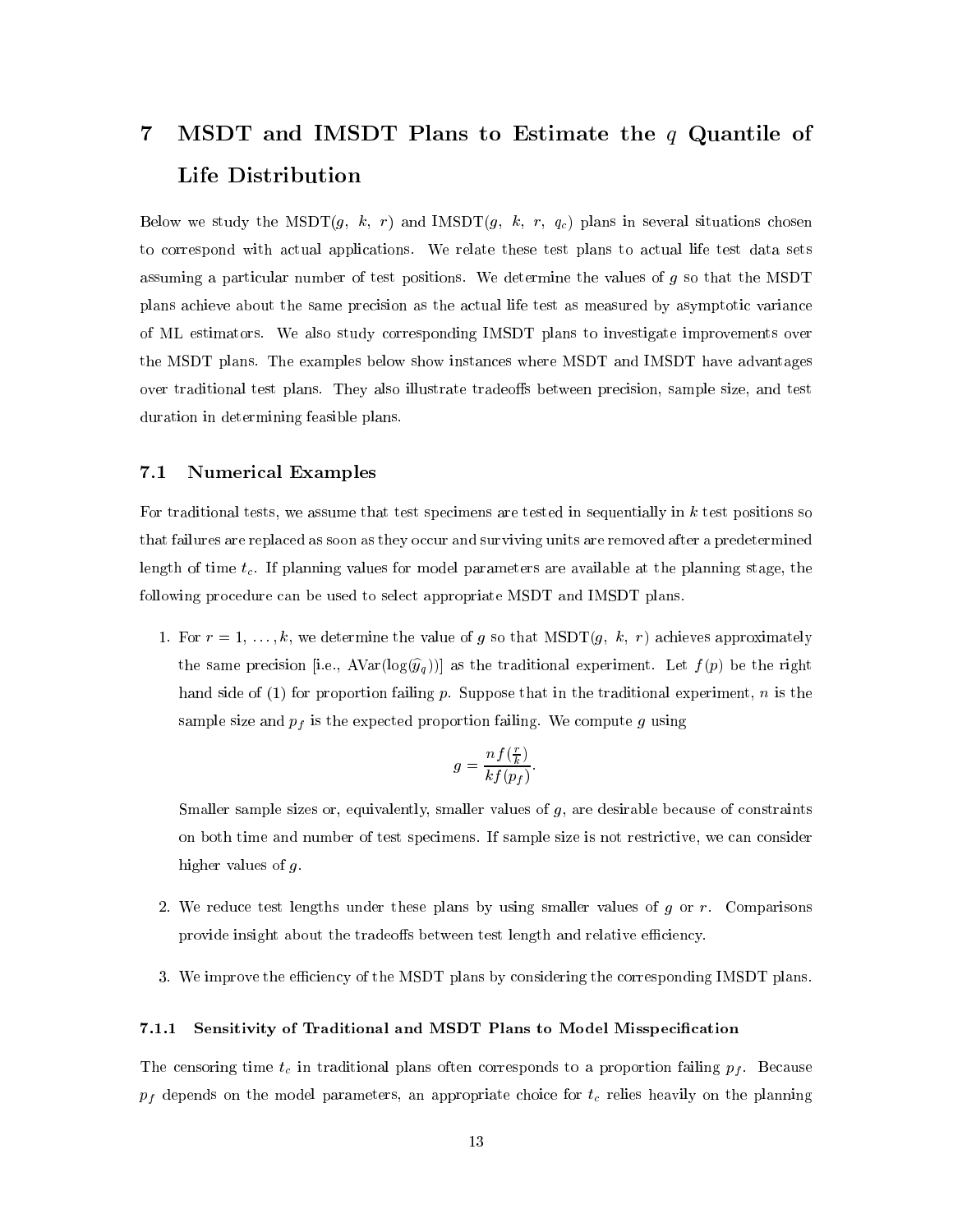values. If we are the planning values, pf is smaller than its true value (there is more central than  $\alpha$ expected at  $\iota_c$ ), the value of  $g\kappa\rho$ -AVar(log  $y_q$ ) will be higher than expected. This variance expression is constant for MSDT plans because these plans are based on a fixed proportion failing and not on a fixed censoring time. Figure 6 plots  $g\kappa\rho$ -AVar(log  $y_q$  ) versus the proportion failing  $p_f$  for traditional and MSDT plans with  $k = 5$  test positions. It is clear from the plot that traditional plans are not robust to model missing position in the which pf is overestimated. There is more is more control of the amount of information derived from MSDT plans in that  $g\kappa\rho$ -AVar(log  $y_g$  ) is already known at the planning stage.



Figure 6: Plot of Variance Factor versus pf for the ML Estimators log(yb0:05) under Traditional and  $MSDT$  Plans  $(k = 5)$ 

#### 7.1.2 Example 1: Laminate Panel Fatigue Data

Consider the laminate panel data given by Shimokawa and Hamaguchi [12]. This data set was the result of four-point out-of-plane bending tests of carbon eight-harness-satin/epoxy laminate specimens. For our purposes, we will use the 25 observations taken at stress 270 MPa. Seventeen specimens failed, while 8 were censored at about 20 million cycles. Fitting a Weibull distribution gives ML estimates of the scale and shape parameters  $\hat{\alpha} = 19.59$  (million cycles) and  $\hat{\beta} = 2.35$ , respectively. These estimates will be used as planning values.

For the traditional test plan, 25 specimens are tested until failure or until 20 million cycles.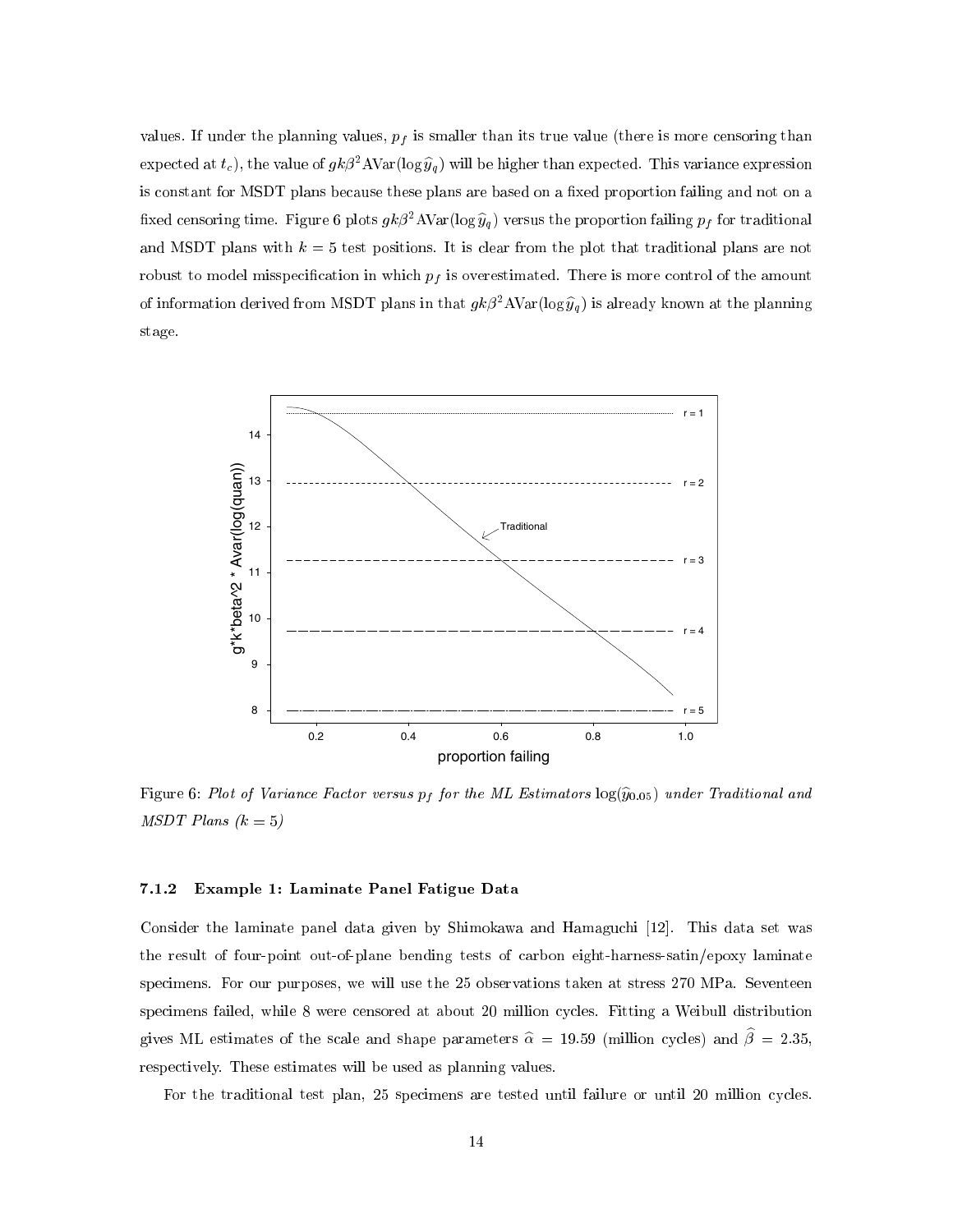Under the planning values above, the planning values given above, the proportion failing is proportionally in supportion is proportion for the proportion of the proportion of the proportion failing is proportionally in the that there are  $k = 5$  test positions available. Table 3 gives the values of g needed and the resulting sample sizes n for  $\text{MSDT}(g, 5, r)$  to achieve the same precision as the traditional test in estimating the 0.05 quantile of the life distribution.

Table 3: Sample Sizes, Quantiles, Mean and Standard Deviation of Test Length, and Asymptotic Variance of the ML Estimator of  $\log(\hat{y}_{0.05})$  under the Plans MSDT $(g, k = 5, r)$  for  $r = 1, \ldots, 5$ 

| Plan                                      | $n_{-}$ | $L_{05}$ |    |            |        |                 | $L_{50}$ $L_{95}$ $\mu$ $\sigma$ <sub>L</sub> $CV(\%)$ $AVar(log(\hat{y}_{0.05}))$ |
|-------------------------------------------|---------|----------|----|------------|--------|-----------------|------------------------------------------------------------------------------------|
| Traditional                               |         | 25 74    | 84 | 93 84 5.8  |        | 6.9             | 0.0788                                                                             |
| $MSDT(7, 5, 1)$ 35 45                     |         |          | 61 |            |        | 79 61 10.5 17.1 | 0.0749                                                                             |
| $MSDT(6, 5, 2)$ 30 62                     |         |          | 78 | 96 79 10.1 |        | -12.8           | 0.0782                                                                             |
| MSDT(6, 5, 3) 30 84 101 119 102 10.6      |         |          |    |            |        | 10.5            | 0.0681                                                                             |
| MSDT(5, 5, 4) 25 88 105 123 105 10.7 10.2 |         |          |    |            |        |                 | 0.0705                                                                             |
| $MSDT(4, 5, 5)$ 20 89 107 128 108         |         |          |    |            | - 12.0 | 11.1            | 0.0725                                                                             |

The table includes the 0.05 quantile  $L_{05}$ , median  $L_{50}$ , 0.95 quantile  $L_{95}$ , mean  $\mu$  and standard deviation L of total testing time L under MSDT plans and the traditional experiment. For the the the  $\sim$ MSDT plans, the test length mean and variance are computed using formulas given in Section 4 and the quantiles are approximated by Cornish-Fisher expansions. Because there is no systematic unit-replacement scheme in the traditional experiment, we simulate it 1000 times and compute the mean, standard deviation and quantiles of the total test length. Fatigue life is in millions of cycles. The table gives the coefficient of variation  $CV$ , the standard deviation as a percentage of the mean. The  $CV$  is a unitless quantity that is useful in comparing relative variabilities of testing lengths under different test plans. The asymptotic variance of the ML estimator of the 0.05 quantile is also given for each test plan.

Table 3 shows that any MSDT plan has competitive sample size and test length. For 10 specimens more, the SDT plan MSDT $(7, 5, 1)$  provides the same precision as the traditional test in less time on the average. The plane MSDT(6; 5; 2) still has a smaller L  $\mu$   $\mu$  and requires only 5 specimens more more. than the traditional plan.  $MSDT(4, 5, 5)$  reduces sample size from 25 to 20, but requires more time.

We investigate MSDT plans with  $g = 4$  or 5 and improve upon them by considering the corresponding IMSDT plans. Recall that MSDT and IMSDT plans have the same test length. Below, we choose qc = 1 for the IMSDT plans. Figures 4 and 5 suggest that other values of qc may yield more  $\ldots$  improvement depending on random the quantile being estimated. However,  $\eta_{\rm c}$  = 1 is a conservative strategy to follow.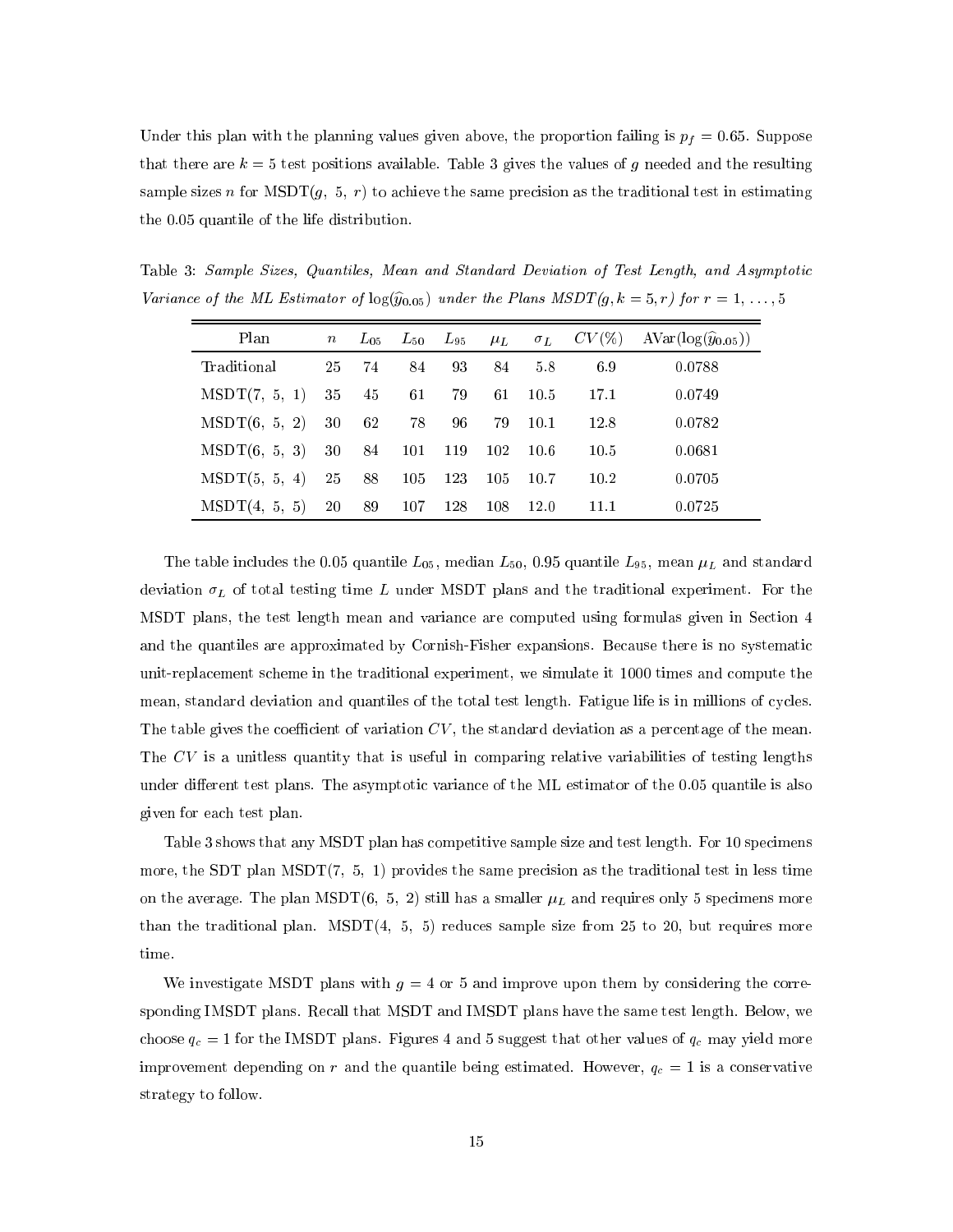Table 4 provides information on test length distributions under  $\text{MSDT}(4, 5, r)$  (or IMSDT(4; 5; r; qc <sup>=</sup> 1)) and MSDT(5; 5; r) (or IMSDT(4; 5; r; qc <sup>=</sup> 1)) for <sup>r</sup> <sup>=</sup> 1; :::;5 based on Cornish-Fisher expansion approximations.  $MSDT(4, 5, 3)$  and  $MSDT(5, 5, 2)$  yield shorter test lengths than the traditional plan on the average. MSDT $(5, 5, 3)$  has mean test length equal to that of the traditional plan. The reductions in test length under MSDT plans, however, are at the price of losing efficiency in estimating the 0.05 quantile. We improve the efficiency by testing standby specimens in idle positions.

|       |             |          |                |          |         |            |       |             | $Var(log(\hat{y}_{0.05}))$ |
|-------|-------------|----------|----------------|----------|---------|------------|-------|-------------|----------------------------|
|       | Plan        | $L_{05}$ | $L_{\rm \,50}$ | $L_{95}$ | $\mu_L$ | $\sigma_L$ | CV(%) | <b>MSDT</b> | <b>IMSDT</b>               |
|       | Traditional | 74       | 84             | 93       | 84      | 5.8        | 6.9   | 0.0850      | 0.0850                     |
| $g=4$ | $r=1$       | 22       | 35             | 49       | 35      | 7.9        | 22.6  | 0.1276      |                            |
|       | $r=2$       | 39       | 52             | 66       | 52      | 8.2        | 15.7  | 0.1089      | 0.1003                     |
|       | $r=3$       | 54       | 68             | 82       | 68      | 8.7        | 12.8  | 0.0987      | 0.0847                     |
|       | $r=4$       | 69       | 84             | 100      | 84      | 96         | 11.4  | 0.0890      | 0.0698                     |
|       | $r=5$       | 89       | 107            | 128      | 108     | 12.0       | 11.1  | 0.0761      | 0.0517                     |
| $g=5$ | $r=1$       | 30       | 43             | 59       | 44      | 8.9        | 20.2  | 0.1024      |                            |
|       | $r=2$       | 51       | 65             | 81       | 66      | 9.2        | 14.0  | 0.0874      | 0.0812                     |
|       | $r=3$       | 70       | 84             | 101      | 85      | 97         | 11.5  | 0.0802      | 0.0658                     |
|       | $r=4$       | 88       | 105            | 123      | 105     | 10.7       | 10.2  | 0.0716      | 0.0579                     |
|       | $r=5$       | 113      | 134            | 157      | 135     | 13.4       | 10.0  | 0.0612      | 0.0421                     |

Table 4: Quantiles, Mean and Standard Deviation of Test Length and Variance of 1000 ML Estimates of  $\log(\hat{y}_{0.05})$  under Traditional, MSDT and IMSDT ( $q_c = 1$ ) Plans with  $k = 5$ 

We simulate the traditional, MSDT and IMSDT experiments 1000 times each and obtain the ML estimates of the 0:05 quantile. Table 4 gives the variances of the estimates for the plans. Table 5 gives into information on means sample sizes in and mean proportions failing  $\mu$  U under the MSDT and MSDT and IMSDT plans based on the simulations.

IMSDT(5; 5; 3; 3) and IMSDT(5; 3; 3; 1) and  $\alpha$  is the smaller test economic existence and smaller test  $\alpha$ length means than the traditional plane. In the  $\pm$  1, 4; 3; 3;  $\pm$  1,  $\pm$  1,  $\pm$  1,  $\pm$  1,  $\pm$  1,  $\pm$  1,  $\pm$ than the sample size of 25 in the traditional plan. The average sample size of IMSDT(5;  $\sigma_1 = \sigma_1$ ) is slightly above 25. Generally, IMSDT(4; 5; 3;  $q_0$  = 1) and IMSDT(5; 5; 2; 1)  $q_0$  = 1) are good alternatives to the traditional plan.

For estimating higher quantiles, IMSDT plans may not simultaneously yield shorter test lengths, smaller sample sizes and better efficiency relative to the traditional plan. For example, for estimating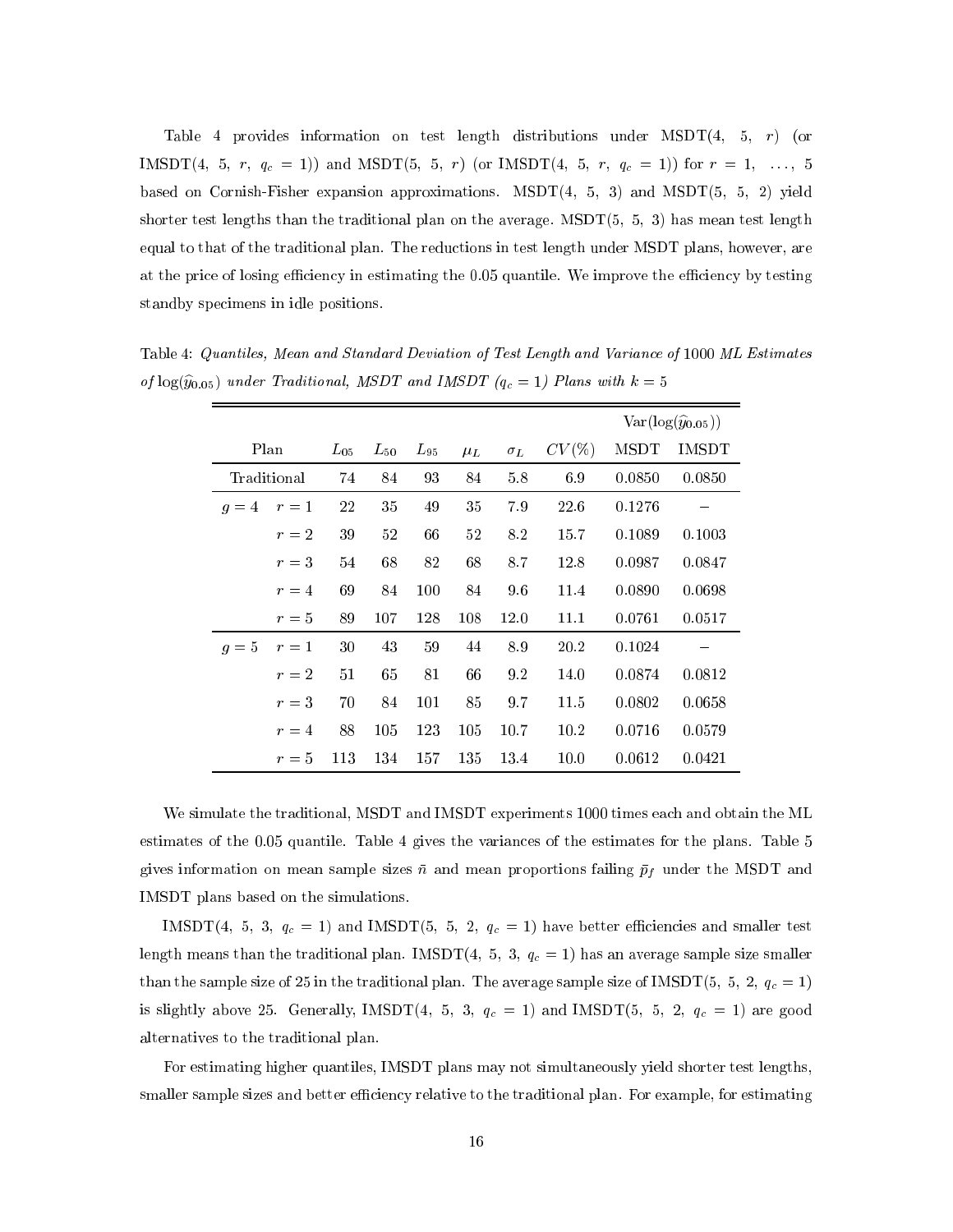|       |              |           | $r=2$ |  | $r=3$     |       |  | $r=4$     |       |  | $r=5$     |             |  |
|-------|--------------|-----------|-------|--|-----------|-------|--|-----------|-------|--|-----------|-------------|--|
|       | Plan         | $\bar{n}$ | $p_f$ |  | $\bar{n}$ | $p_f$ |  | $\bar{n}$ | $p_f$ |  | $\bar{n}$ | $\bar{p}_f$ |  |
| $q=4$ | MSDT         | 20.00     | 0.40  |  | 20.00     | 0.60  |  | 20.00     | 0.80  |  | 20.00     | 1.00        |  |
|       | <b>IMSDT</b> | 21.61     | 0.40  |  | 23.94     | 0.58  |  | 27.36     | 0.74  |  | 29.42     | 0.88        |  |
| $q=5$ | MSDT         | 25.00     | 0.40  |  | 25.00     | 0.60  |  | 25.00     | 0.80  |  | 25.00     | 1.00        |  |
|       | <b>IMSDT</b> | 26.86     | 0.40  |  | 29.61     | 0.59  |  | 33.75     | 0.76  |  | 41.18     | 0.90        |  |

Table 5: Average Sample Sizes n and Proportions Failing pf under MSDT and IMSDT (qc <sup>=</sup> 1) Plans with  $k = 5$ 

the population median (0.50 quantile),  $IMSDT(4, 5, 4, q_c)$  and  $IMSDT(5, 5, 4, q_c)$  have test length distributions similar to that of the traditional plan, better efficiencies, but slightly larger sample sizes. IMSDT $(4, 5, 3, q_c)$ , on the other hand, has shorter test lengths and smaller sample sizes in exchange for a  $15\%$  loss in efficiency.

#### 7.1.3 Example 2: Annealed Aluminum Wire Fatigue Data

Shen [13] analyzes a fatigue data set on annealed aluminum wire. There were 20 observations, all failures, at stress level 294.3 MPa. The planning values are given by the ML estimates  $\hat{\alpha} = 9.2$ thousand cycles and  $\widehat{\beta} = 6.22$  of the Weibull scale and shape parameters, respectively. A large shape parameter value such as 6.22 is not typical of fatigue data. Large values of  $\beta$  (small CV values) imply that failures occur close together.

Assume that  $k = 5$  test positions are available and that for the traditional experiment, all units are tested until failure. Again, we consider the MSDT $(g, 5, r)$  plans and find the values of g that give the same precision as the traditional test. Table 6 gives the values of  $g$  needed for estimating the 0.05 quantile. It also gives information on the test length distribution and the asymptotic variance of the ML estimator of the 0:05 quantile for each plan. The test length information for the traditional plan is based on 1000 simulations of the experiment and that for MSDT plans is based on formulas in Section 4. It is clear from Table 6 that  $MSDT(4, 5, 5)$  provides the best MSDT plan for estimating the 0.05 quantile because it is the shortest, on the average, and has the smallest sample size.

We study MSDT and IMSDT plans with  $g = 4$  or 5. Table 7 gives information on test length under MSDT(4; s) (  $\alpha$  is interference of  $\alpha$ ; r; qc = 1)) and MSDT(5; s) (or IMSDT(5; 5; 7; r; qc = 1)) for  $r = 1, \ldots, 5$ . The table also gives the variances of the ML estimators of 0.05 quantiles based on 1000 simulations of each plan. IMSDT sample sizes and proportions failing based on these simulations are given in Table 8.

INISD I  $(4, 0, 0, q_c = 1)$ , INISD I  $(0, 0, 0, q_c = 1)$ , INISD I  $(0, 0, 4, q_c = 1)$  and INISD I  $(0, 0, 0, q_c = 1)$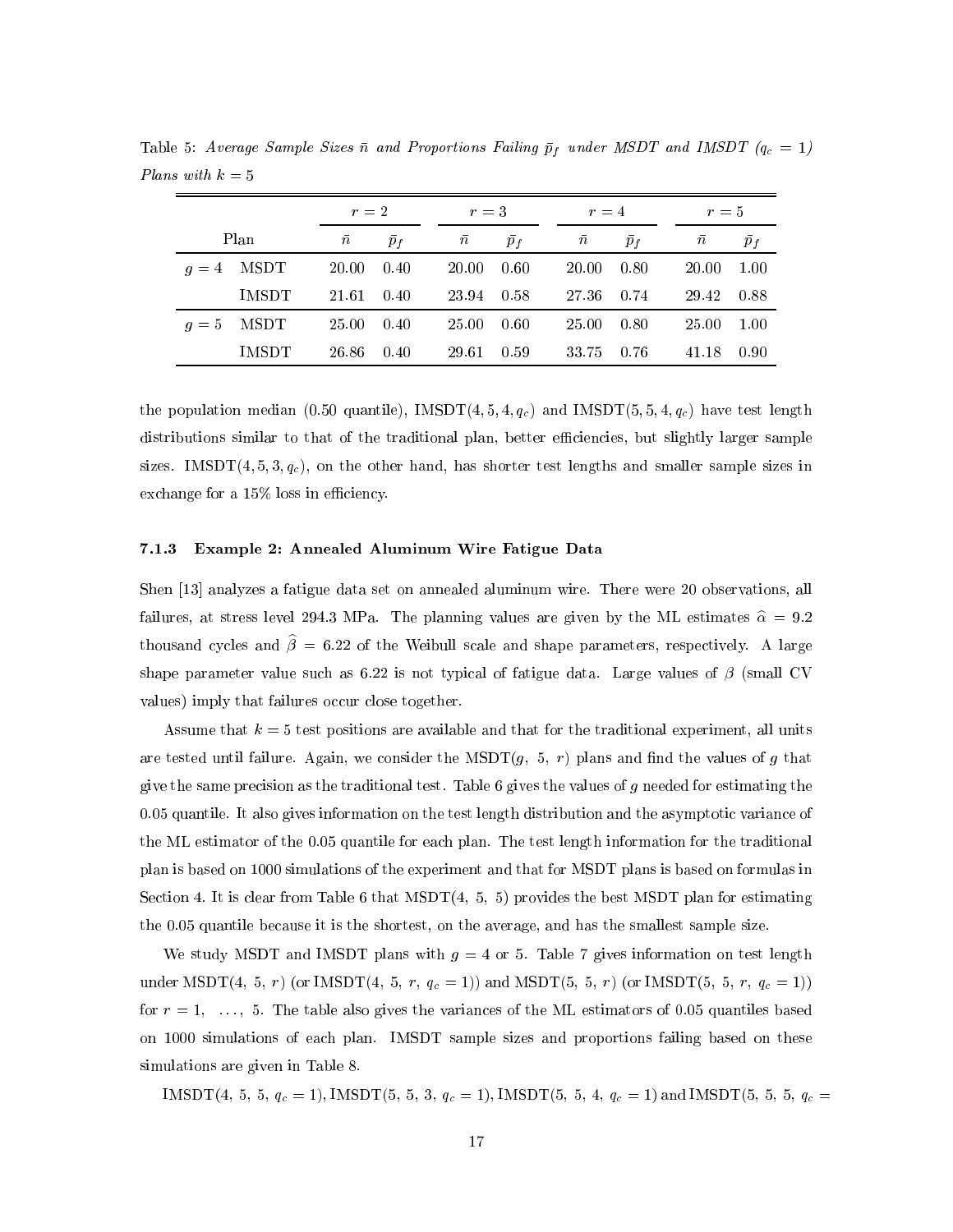| Plan               | $\, n$ |       |       |    |           |        |     | $L_{05}$ $L_{50}$ $L_{95}$ $\mu$ $\sigma$ $CV(\%)$ $AVar(log(\hat{y}_{0.05}))$ |
|--------------------|--------|-------|-------|----|-----------|--------|-----|--------------------------------------------------------------------------------|
| Traditional        | 20     | -34   | 38    | 41 |           | 38 1.9 | 5.0 | 0.0103                                                                         |
| MSDT(8, 5, 1)      |        | 40 47 | 53    |    | 58 53 3.5 |        | 66  | 0.0094                                                                         |
| MSDT(7, 5, 2)      | 35     | 50    | 55    | 59 | 55 2.6    |        | 4.7 | 0.0096                                                                         |
| $MSDT(6, 5, 3)$ 30 |        |       | 48 52 |    | 55 52 2.1 |        | 4.0 | 0.0097                                                                         |
| MSDT(5, 5, 4)      |        | 25 44 | 48    |    | 50 47 1.8 |        | 4.0 | 0.0101                                                                         |
| MSDT(4, 5, 5)      | 20     | 38    | 41    | 44 | 41 1.7    |        | 4.2 | 0.0103                                                                         |

Table 6: Sample Sizes, Quantiles, Mean and Standard Deviation of Test Length, and Asymptotic Variance of the ML Estimator of  $log(\hat{y}_{0.05})$  under the Plans MSDT $(g, k = 5, r)$  for  $r = 1, ..., 5$ 

1) are at least as efficient as the traditional plan. But, the improved efficiency is at the cost of larger sample sizes and longer test lengths. We have similar comments about IMSDT plans for estimating the population median.

The CV column in Table 7 shows that, in comparison to the laminate panel example, there is less relative variability in test length. This is because the Weibull shape parameter is large and, thus, failures tend to occur closer together and it would be more sensible to wait for all test units to fail. All the observations failed in the actual test.

#### $7.2$ **Discussion**

From a practical perspective, there are important advantages of using MSDT plans instead of traditional experimental plans. MSDT plans provide a systematic procedure of replacing test units. Unlike traditional test plans, when censoring is used to limit testing time, MSDT plans give the experimenter control over the number of failures and, equivalently, over the accuracy of estimation (measured, for example, by asymptotic variance or condence interval width). The control of information in MSDT plans is more robust to model parameter misspecication than in traditional plans.

MSDT plans for estimating a small quantile, say the 0:05 quantile, provide smaller sample sizes or shorter testing times than traditional plans. In the laminate panel data, MSDT plans with smaller values of <sup>r</sup> resulted in shorter test lengths but increased sample sizes. IMSDT tests, however, resulted in not only smaller sample sizes but also better efficiency than the traditional plan. But, in the annealed aluminum example, there were tradeoffs between sample size, efficiency and test length.

The benets of using MSDT and IMSDT plans should be assessed in the light of the possibility of censoring in the tests. Censoring is especially common when the failure time distribution has a large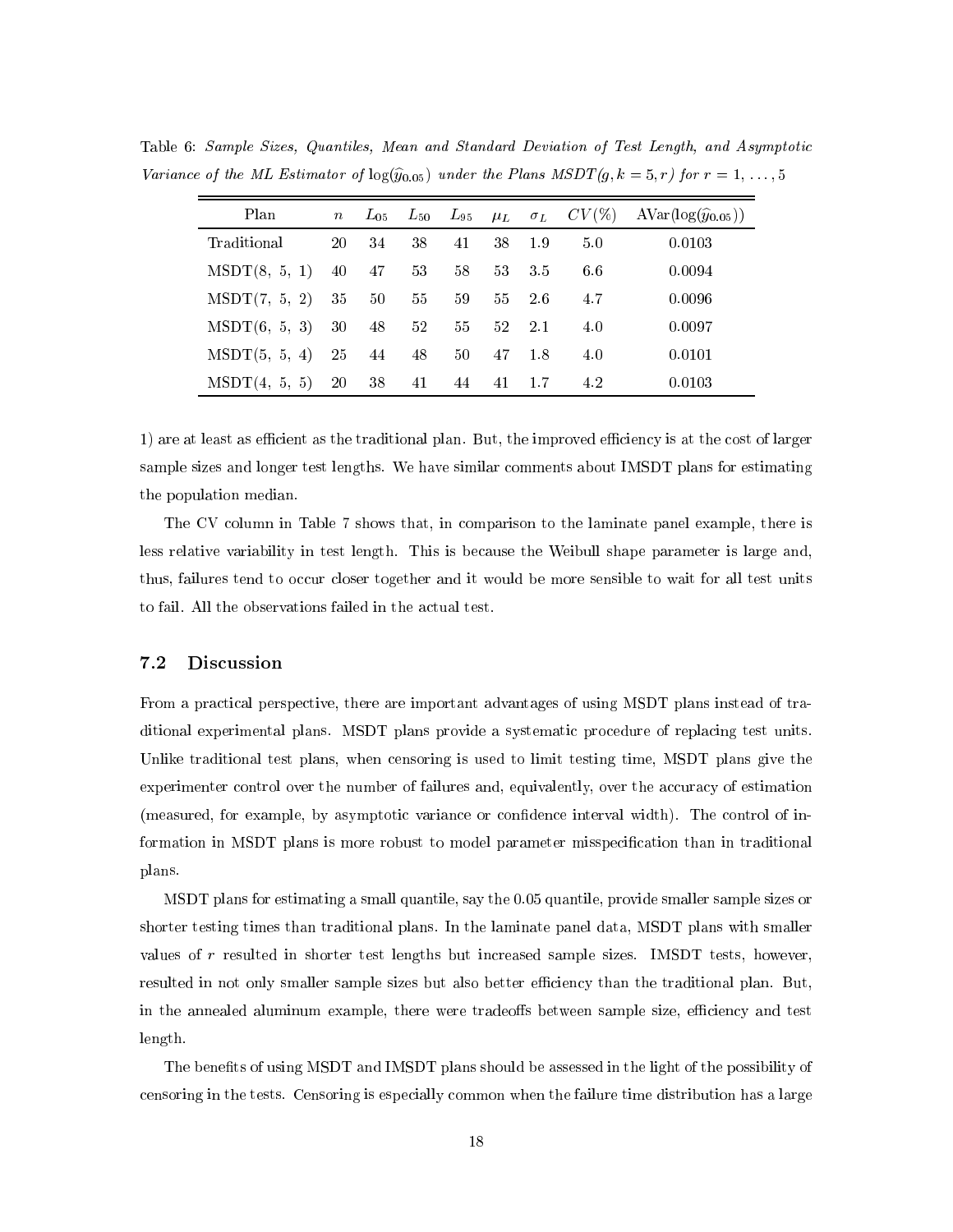|       |             |          |              |          |         |            |       |             | $Var(log(\hat{y}_{0.05}))$ |
|-------|-------------|----------|--------------|----------|---------|------------|-------|-------------|----------------------------|
|       | Plan        | $L_{05}$ | $L_{\rm 50}$ | $L_{95}$ | $\mu_L$ | $\sigma_L$ | CV(%) | <b>MSDT</b> | IMSDT                      |
|       | Traditional | 34       | 38           | 41       | 37      | 1.9        | 5.1   | 0.0103      | 0.0103                     |
| $q=4$ | $r=1$       | 23       | 27           | 30       | 26      | 2.5        | 9.4   | 0.0171      |                            |
|       | $r=2$       | 28       | 31           | 34       | 31      | 1.9        | 6.2   | 0.0141      | 0.0139                     |
|       | $r=3$       | 32       | 35           | 37       | 35      | 1.7        | 5.0   | 0.0125      | 0.0119                     |
|       | $r=4$       | 35       | 38           | 40       | 38      | 1.6        | 4.4   | 0.0118      | 0.0115                     |
|       | $r=5$       | 38       | 41           | 44       | 41      | 1.7        | 4.2   | 0.0103      | 0.0090                     |
| $g=5$ | $r=1$       | 35       | 40           | 45       | 40      | 3.0        | 7.7   | 0.0148      |                            |
|       | $r=2$       | 43       | 47           | 51       | 47      | 2.4        | 5.1   | 0.0119      | 0.0114                     |
|       | $r=3$       | 48       | 52           | 55       | 52      | 2.1        | 4.1   | 0.0108      | 0.0105                     |
|       | $r=4$       | 53       | 56           | 60       | 56      | 2.0        | 3.6   | 0.0099      | 0.0090                     |
|       | $r=5$       | 58       | 62           | 65       | 62      | $2.1\,$    | 3.5   | 0.0087      | 0.0070                     |

Table 7: Quantiles, Mean and Standard Deviation of Test Length and Variance of 1000 ML Estimates of  $log(\hat{y}_{0.05})$  under Traditional, MSDT and IMSDT  $(q_c = 1)$  Plans with  $k = 5$ 

coefficient of variation CV (small Weibull shape parameter  $\beta$ ). This was the case in the laminate panel example. On the other hand, when the CV is small  $(\beta$  is large), it is generally unnecessary to censor a life test, given that the test will be run until at least some failures are observed. Failures in this situation tend to occur closer together than when  $\beta$  is smaller. In the aluminum wire example, the shape parameter is large and all observations are failures. Here, to achieve the same efficiency as traditional plans, MSDT plans need sample sizes at least as big as the traditional plan's. Some information on the coefficient of variation is thus useful in selecting an appropriate MSDT or IMSDT plan.

Table 8: Average Sample Sizes n and Proportions Failing pf under MSDT and IMSDT (qc <sup>=</sup> 1) Plans with  $k = 5$ 

|       |              |           | $r=2$ |           | $r=3$ |           | $r=4$ |        | $r=5$ |  |  |
|-------|--------------|-----------|-------|-----------|-------|-----------|-------|--------|-------|--|--|
|       | Plan         | $\bar{n}$ | $p_f$ | $\bar{n}$ | $p_f$ | $\bar{n}$ | $p_f$ | $\, n$ | $p_f$ |  |  |
| $q=4$ | MSDT         | 20.00     | 0.40  | 20.00     | 0.60  | 20.00     | 0.80  | 20.00  | -1.00 |  |  |
|       | <b>IMSDT</b> | 21.09     | 0.38  | 22.42     | -0.55 | 24.02     | 0.71  | 26.20  | -0.85 |  |  |
| $q=5$ | MSDT         | 25.00     | 0.40  | 25.00     | 0.60  | 25.00     | -0.80 | 25.00  | -1.00 |  |  |
|       | <b>IMSDT</b> | 26.18     | 0.39  | 27.75     | 0.57  | 29.56     | 0.73  | 32.21  | 0.88  |  |  |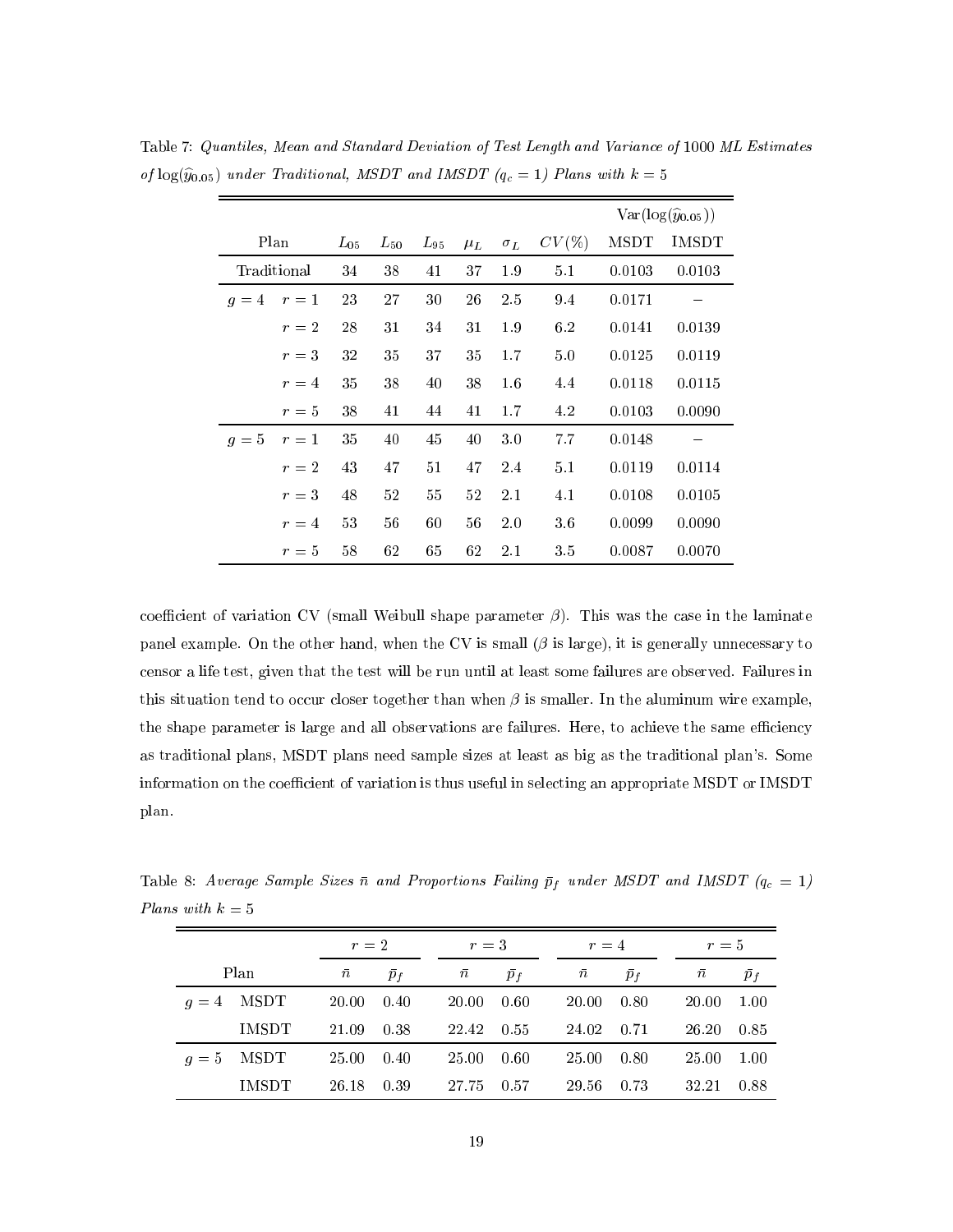## 8 Conclusions and Suggestions for Further Research

When there is a limit on the number of testing positions, MSDT and IMSDT plans provide useful alternatives to traditional test plans. Test lengths under these plans are shorter than under traditional plans on the average. When the cost and availability of specimens are not restrictive (but test positions are still limited), we can avoid MSDT machine idle times by using IMSDT plans that test standby specimens in idle test positions. The simulation studies and examples above show that IMSDT plans significantly improve efficiency. The MSDT and IMSDT plans perform best when censoring is expected (large CV) or needed in traditional plans. Relative to traditional plans, IMSDT plans have shorter test lengths, smaller sample sizes and better efficiency particularly in estimating low quantiles.

The discussions above are confined only to the Weibull distribution. Other life distributions such as the lognormal and loglogistic distributions could be investigated. We would expect to see similar results. Unlike the Weibull distribution, there are no closed forms for the moments of lognormal or loglogistic order statistics. The moments, however, can be computed numerically and simulations can be conducted without difficulty.

The MSDT plans considered here involve testing in sequence g groups of k specimens until the rth failure. This procedure could be improved by taking advantage of the sequential nature of the testing. The test plan for each batch is determined by information from previous test batches. This makes the choice of test plans dynamic and reduces the experimenter's dependence on starting values of parameters. Asymptotic theory for sequential plans is, however, much more complicated. For example, Ford, Titterington and Kitsos [14] remark that the distribution of the ML estimators is complex and its variance-covariance matrix is no longer proportional to the inverse of the Fisher information matrix. The sample information matrix can be used as a measure of the precision of the estimation of model parameters rather than as an estimated covariance matrix. Simulation studies on the large-sample distribution of estimators offer an alternative. From a practical point of view, such sequential tests would also be more difficult to administer.

## References

[1] Gertsbakh, I. (1996). "Optimal Allocation of Test Positions and Testing Time in a Factorial Life Testing Experiment." Statistics and Probability Letters, 26, 249-258.

[2]Johnson, L. (1964), The Statistical Treatment of Fatigue Experiments, New York: Elsevier Publishing Company.

[3]Kececioglu, D. (1993), Reliability and Life Testing Handbook, New Jersey: Prentice Hall.